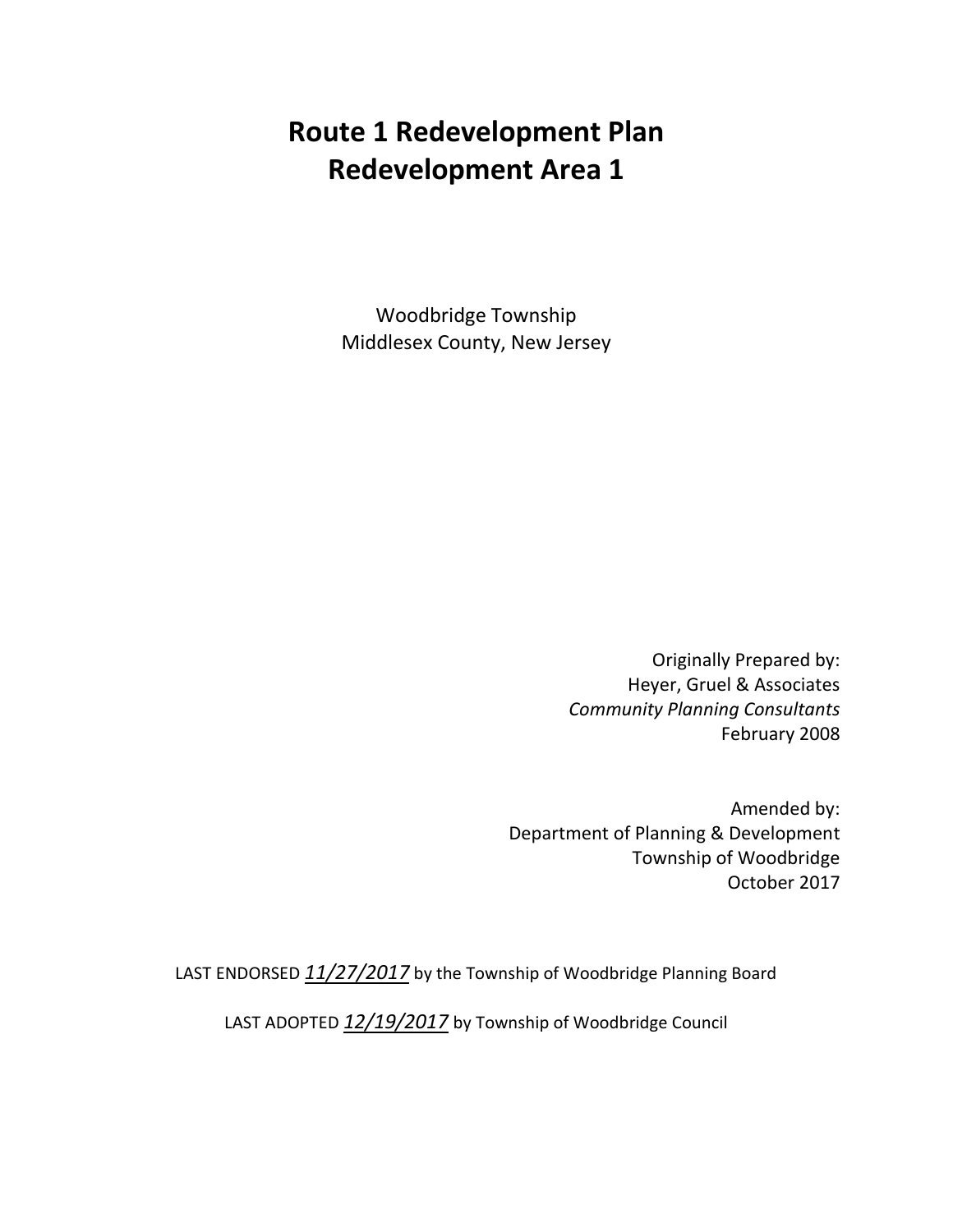# **Route 1 Redevelopment Plan Redevelopment Area 1**

Township of Woodbridge

Originally Prepared by Heyer, Gruel & Associates, *Community Planning Consultants* February 2008

Amended by Woodbridge Township Department of Planning & Development October 2017

> \_\_\_\_\_\_\_\_\_\_\_\_\_\_\_\_\_\_\_\_\_\_\_\_\_\_\_\_\_\_\_ Marta E. Lefsky, A.I.C.P., P.P. License No. 05177

> > Eric Griffith, A.I.C.P., P.P. License No. 33LI00622200

\_\_\_\_\_\_\_\_\_\_\_\_\_\_\_\_\_\_\_\_\_\_\_\_\_\_\_\_\_\_

Chris Kesici, A.I.C.P., P.P. License No. 33LI00618600

\_\_\_\_\_\_\_\_\_\_\_\_\_\_\_\_\_\_\_\_\_\_\_\_\_\_\_\_\_\_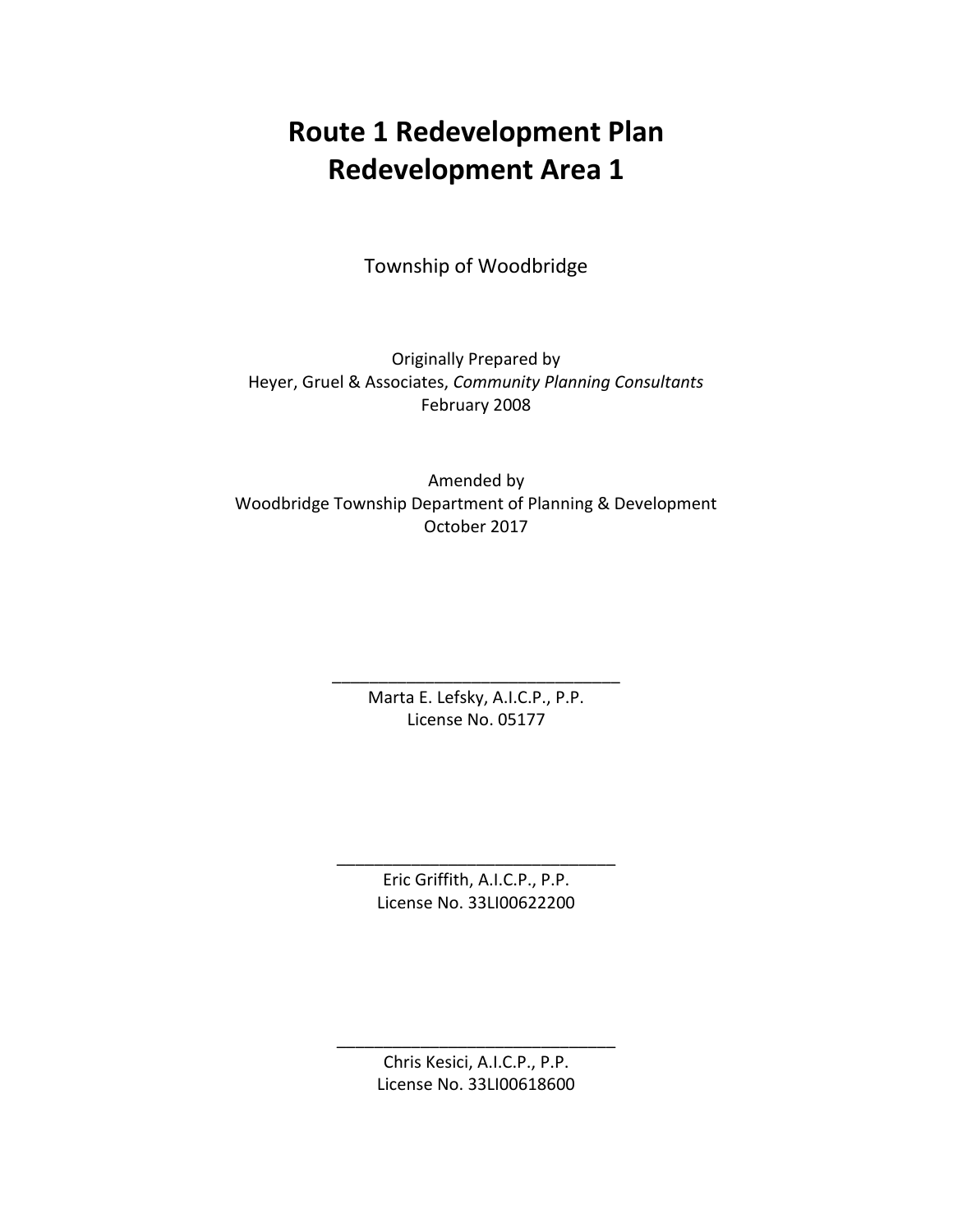# **Table of Contents**

| RELATIONSHIP OF PLAN TO THE TOWNSHIP LAND DEVELOPMENT REGULATIONS  10 |  |
|-----------------------------------------------------------------------|--|
|                                                                       |  |
|                                                                       |  |
|                                                                       |  |
|                                                                       |  |
|                                                                       |  |
|                                                                       |  |
|                                                                       |  |
|                                                                       |  |
|                                                                       |  |
|                                                                       |  |
|                                                                       |  |
|                                                                       |  |
|                                                                       |  |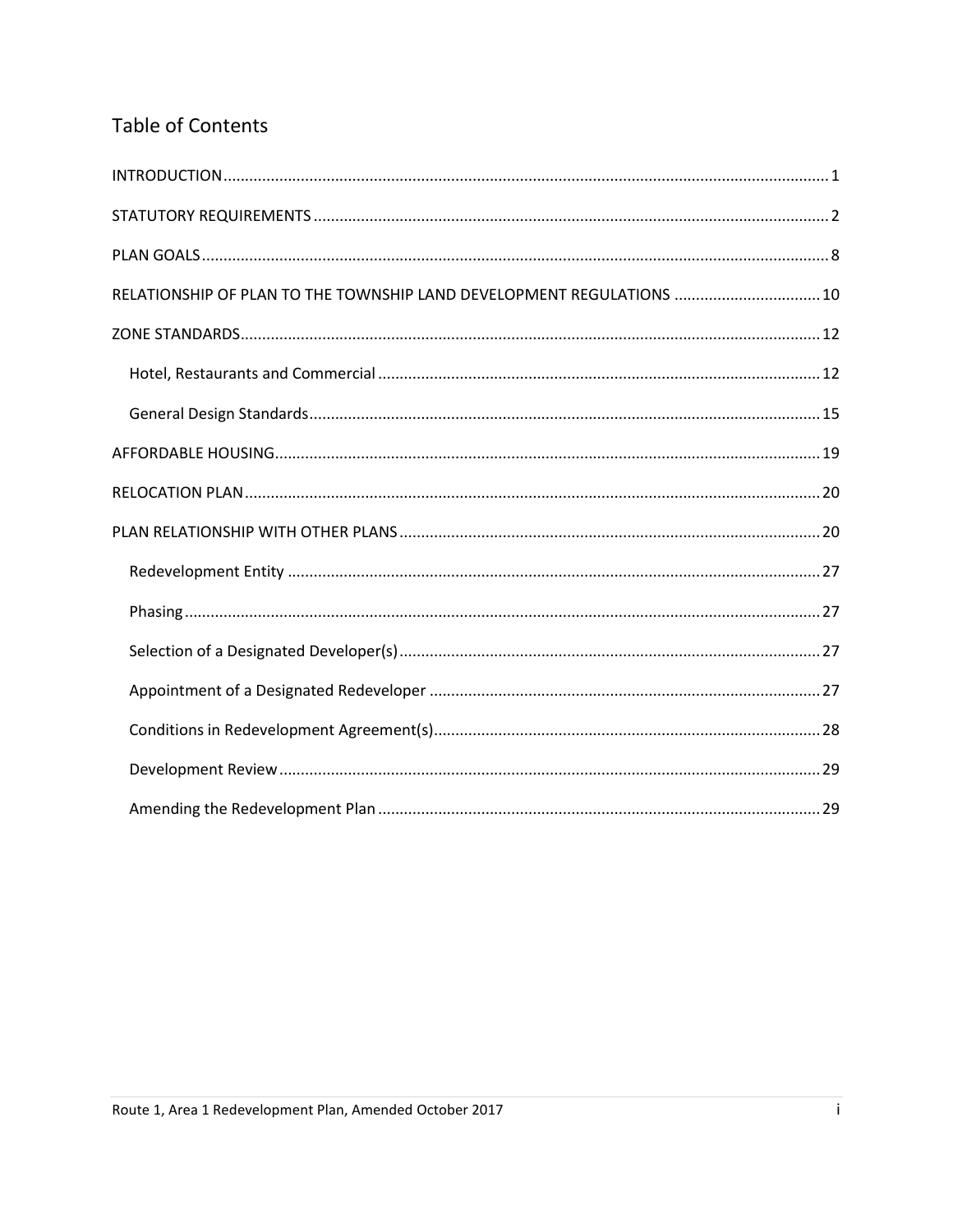#### <span id="page-3-0"></span>INTRODUCTION

The Route 1, Area 1 Redevelopment Plan presents an opportunity to redevelop the southern section of the Route 1 Corridor north of Route 35 and South of West Smith Street. Today, Area 1 contains a mix of restaurant and hotel uses. Surplus land from NJDOT Route 1 road improvements is also part of the Area. This Plan is part of a comprehensive strategy to revitalize the entire Route 1 Corridor from the Route 35 interchange to the City of Rahway border. The primary purpose of this redevelopment effort is to comprehensively replan the Route 1 area as a major regional commercial corridor.

In response to the physical and economic conditions along the Route 1 corridor, the Township adopted the "Route 1 Redevelopment Study" and the subsequent "Route One Corridor Redevelopment Plan" in 1999. The project area of the 1999 plan generally included the properties within the first block extending on either side of the Route 1 highway. The Plan was intended to provide for a variety of uses that were designed to be compatible with adjacent residential development, and was implemented through a new zoning district, the "R-1-R Route One Redevelopment Zone", that describes permitted and conditional uses, associated bulk standards and design guidelines.

The Township Council requested in November 2007 that the Planning Board re-evaluate the Area in light of recent Court decisions and the comprehensive revision of the Township Master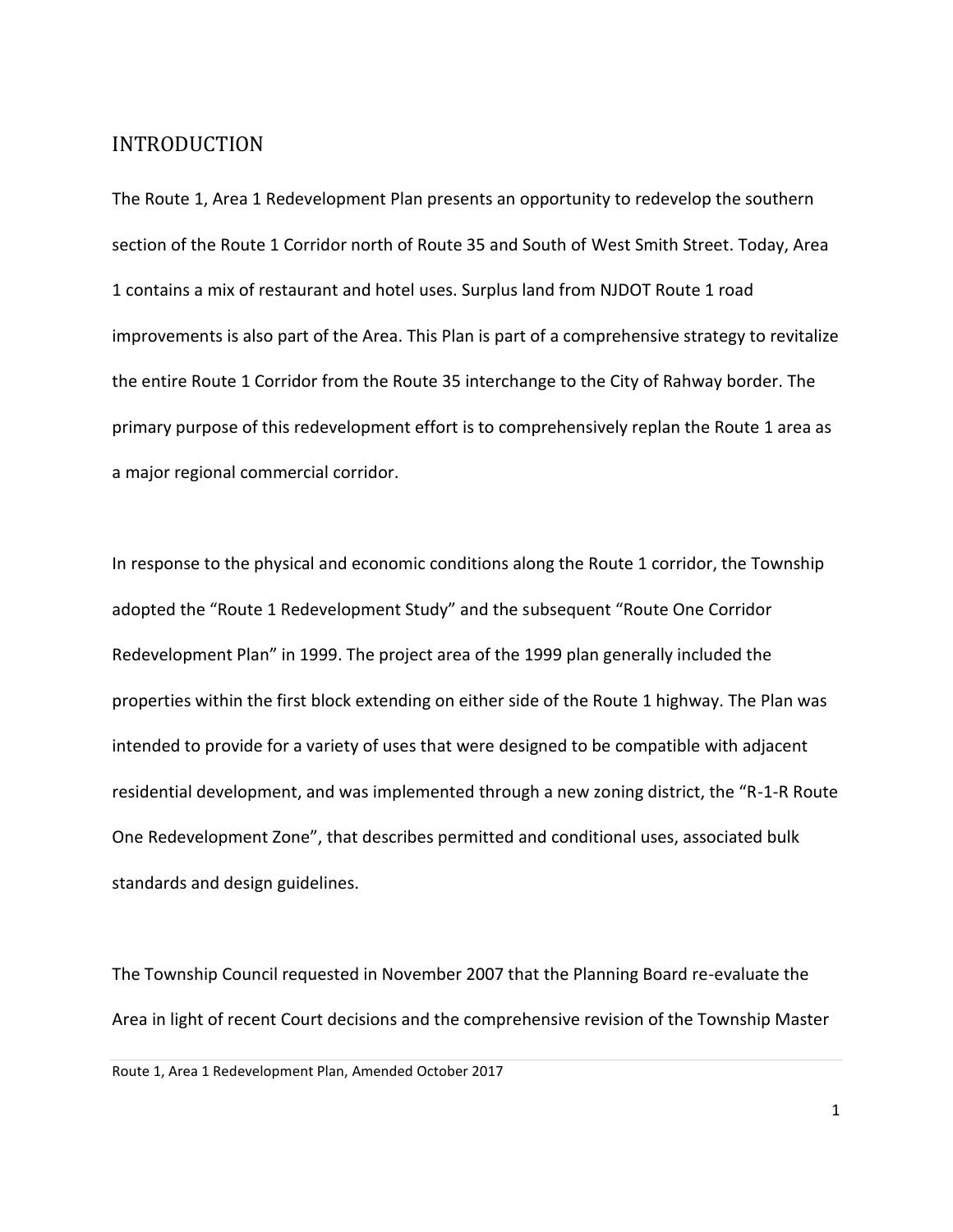Plan. As a result, the formal redevelopment process was reinstituted. The Township Council adopted a resolution in January 2008 reaffirming that Area 1 is an area in need of redevelopment. This Plan was written in 2008 to supersede the 1999 Route 1 Redevelopment Plan as it relates to Area 1 to reflect a refined vision of the Area.

Since 2008, planning of the Route One Corridor has continued with new redevelopment plans being adopted along Route 1. These redevelopment areas include Route 1, Area 2; Route 1, Area 7; Route 1, Area 15; Route 1, Area 16; Route 1, Area 17-Ronson Road. This noncondemnation Redevelopment Plan is in furtherance of redevelopment efforts along Route 1. In order to comprehensively plan and promote redevelopment along Route 1, this Plan is being amended to add a parcel to the Area 1 redevelopment zone, specifically Block 845.02, Lot 9.02, which is currently in the Route 1 Redevelopment Area (R1R). The amended plan is also eliminating the current public park and single family infill districts and making the entire redevelopment area a fully commercial zone.

# <span id="page-4-0"></span>STATUTORY REQUIREMENTS

According to the Local Redevelopment and Housing Law (N.J.S.A. 40A:12A-1, et seq.), the Redevelopment Plan shall include an outline for the planning, development, redevelopment or rehabilitation of the project area sufficient to indicate:

Route 1, Area 1 Redevelopment Plan, Amended October 2017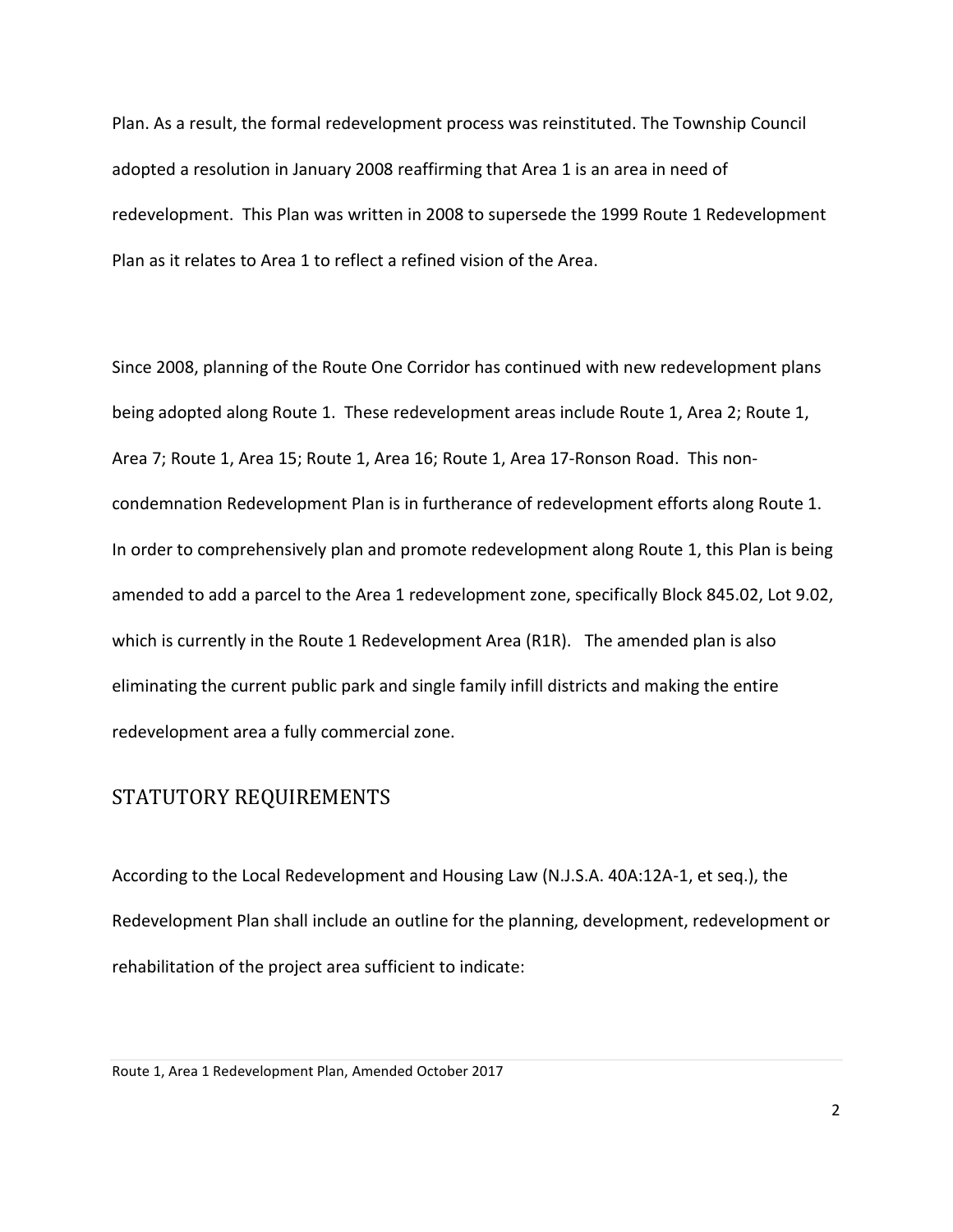- 1. Its relationship to definitive local objectives as to appropriate land uses, density of population and improved traffic and public transportation, public utilities, recreational and community facilities and other public improvements;
- 2. Proposed land uses and building requirements in the project area;
- 3. Adequate provision for the temporary and permanent relocation as necessary of residents in the project area including an estimate of the extent to which decent, safe and sanitary dwelling units affordable to displaced residents will be available to them in the existing local housing market;
- 4. An identification of any property within the Redevelopment Area proposed to be acquired in accordance with the Redevelopment Plan;
- 5. Any significant relationship of the Redevelopment Plan to:
	- The Master Plans of contiguous municipalities;
	- The Master Plan of the County in which the municipality is located; and
	- The State Development and Redevelopment Plan adopted pursuant to the "State

Planning Act" PL 1985, C398 (C52:18A-196 et al.).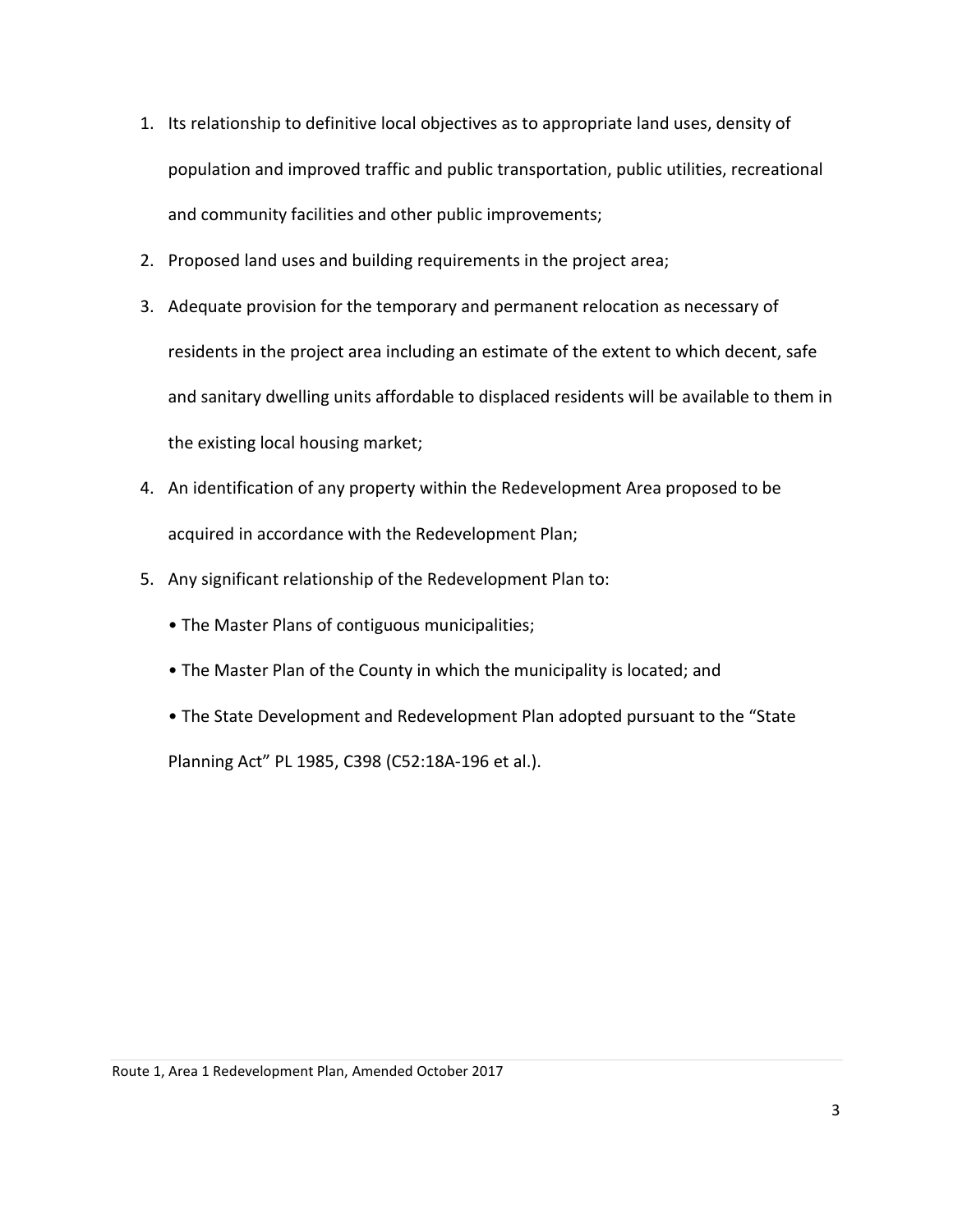

Route 1, Area 1 Redevelopment Plan, Amended October 2017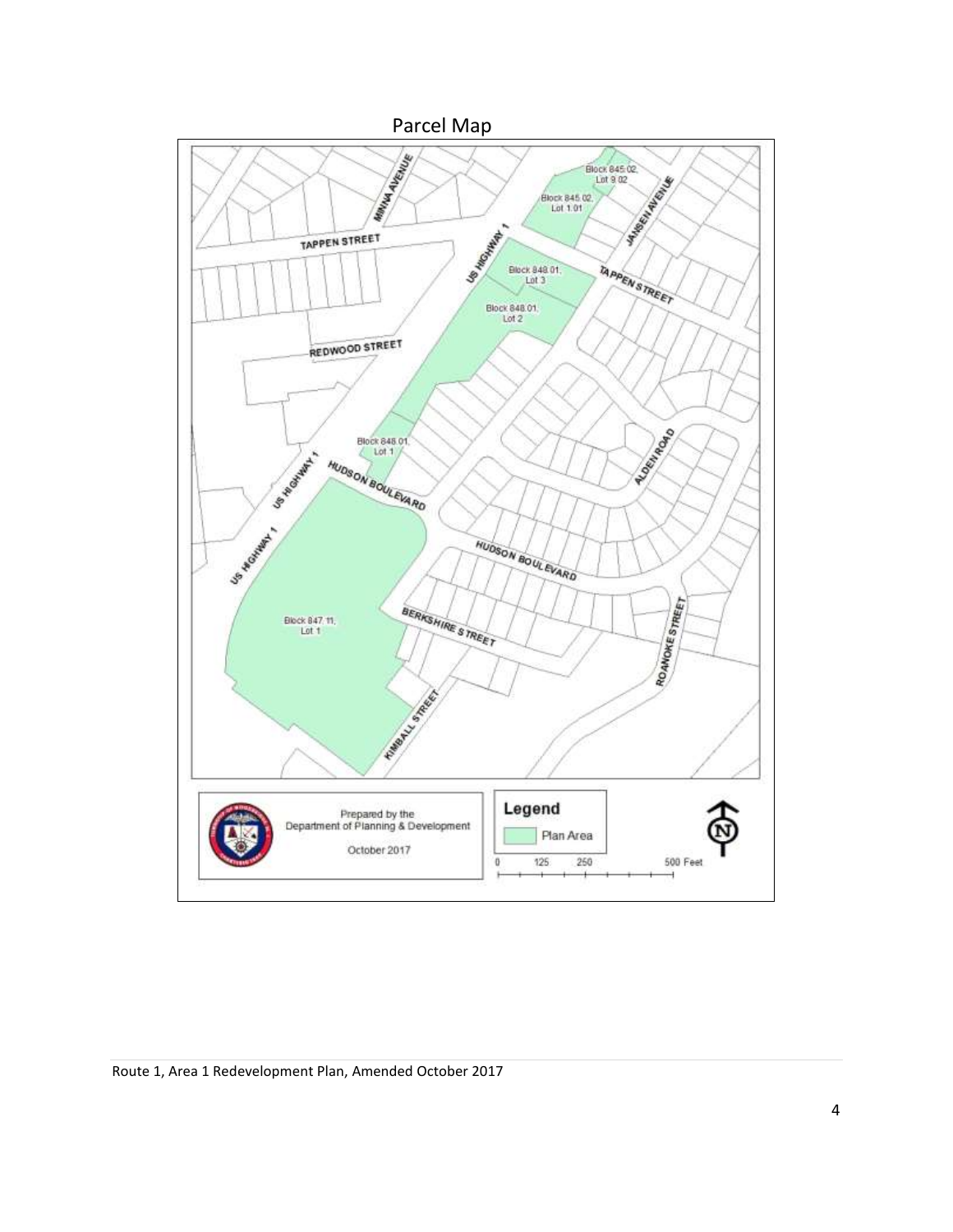Aerial Map



Route 1, Area 1 Redevelopment Plan, Amended October 2017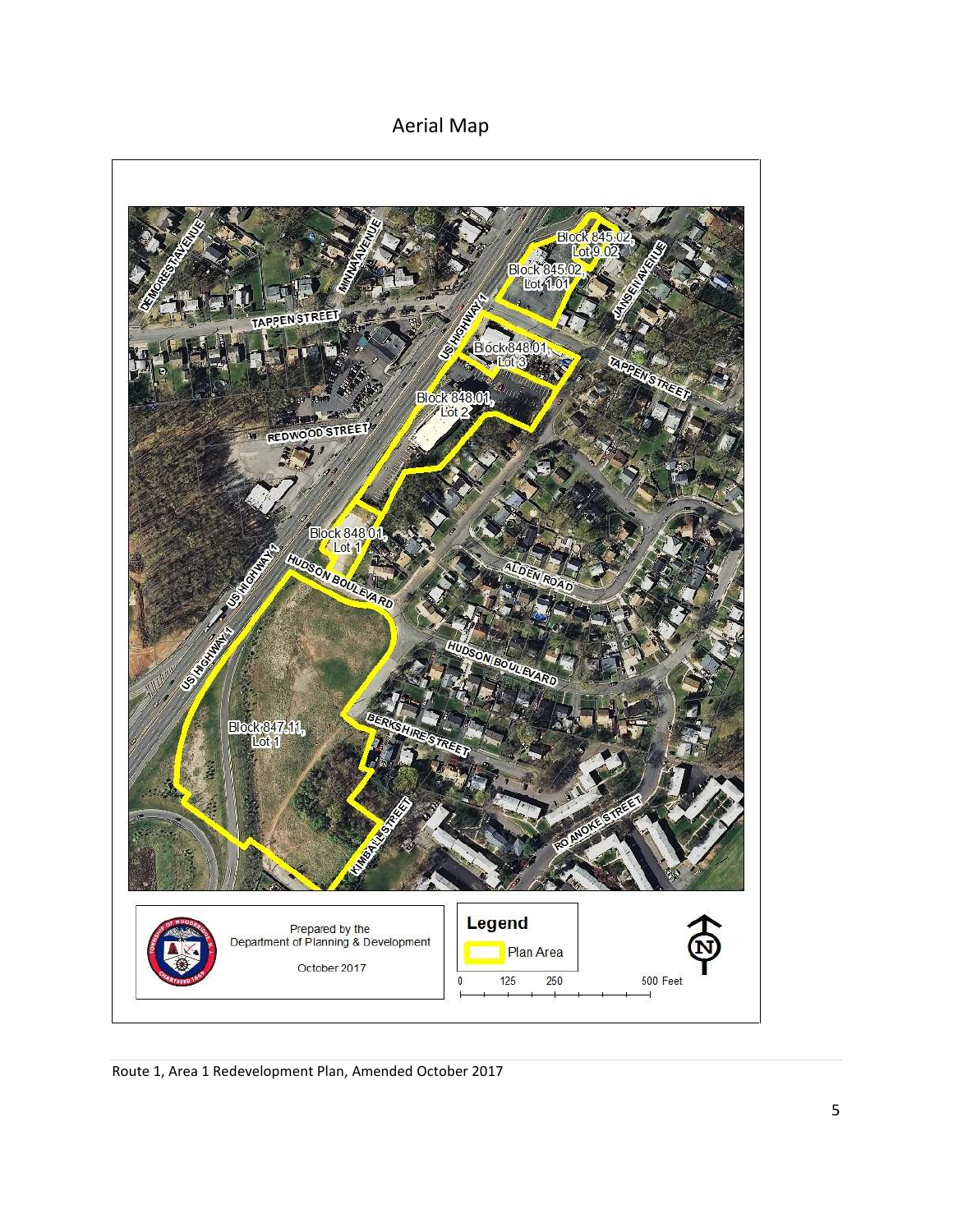#### PLANNING CONTEXT

#### **Route 1 Corridor – "Area 1" Redevelopment Area and Location**

The Township of Woodbridge is 24.2 square miles in size and is located in northeastern Middlesex County. The Township of Woodbridge is bordered by Clark Township, the City of Rahway, The City of Linden, and the Borough of Carteret to the north; the Arthur Kill and the City of Perth Amboy to the east; the Raritan River to the south; and Edison Township to the west.

The Route 1 Corridor – "Area 1" consists of parcels in the Avenel section of Woodbridge. The Redevelopment area which is approximately 10.6 acres, consists of parcels designated on the Township Tax Maps as Block 845.02, Lots: 1.01, 9.02; Block 847.11, Lot 1; and Block 848.01, Lots: 1, 2, 3 ( former lot 5 was consolidated with 3); generally defined by Jansen Avenue to the east, West Smith Street to the north, Route 1 to the west and the Route 1 Ramp from Route 35 to the south.

#### **History and Growth of the Route 1 Corridor**

US Route 1 is a major north-south highway that serves the east coast of the United States. It runs over 2,000 miles from Key West in Florida all the way north up to the Canadian Border in Fort Kent, Maine. Route1 runs parallel to the New Jersey Turnpike and offers a toll-free alternative to several towns between Philadelphia and New York. Route 1 also acts as a major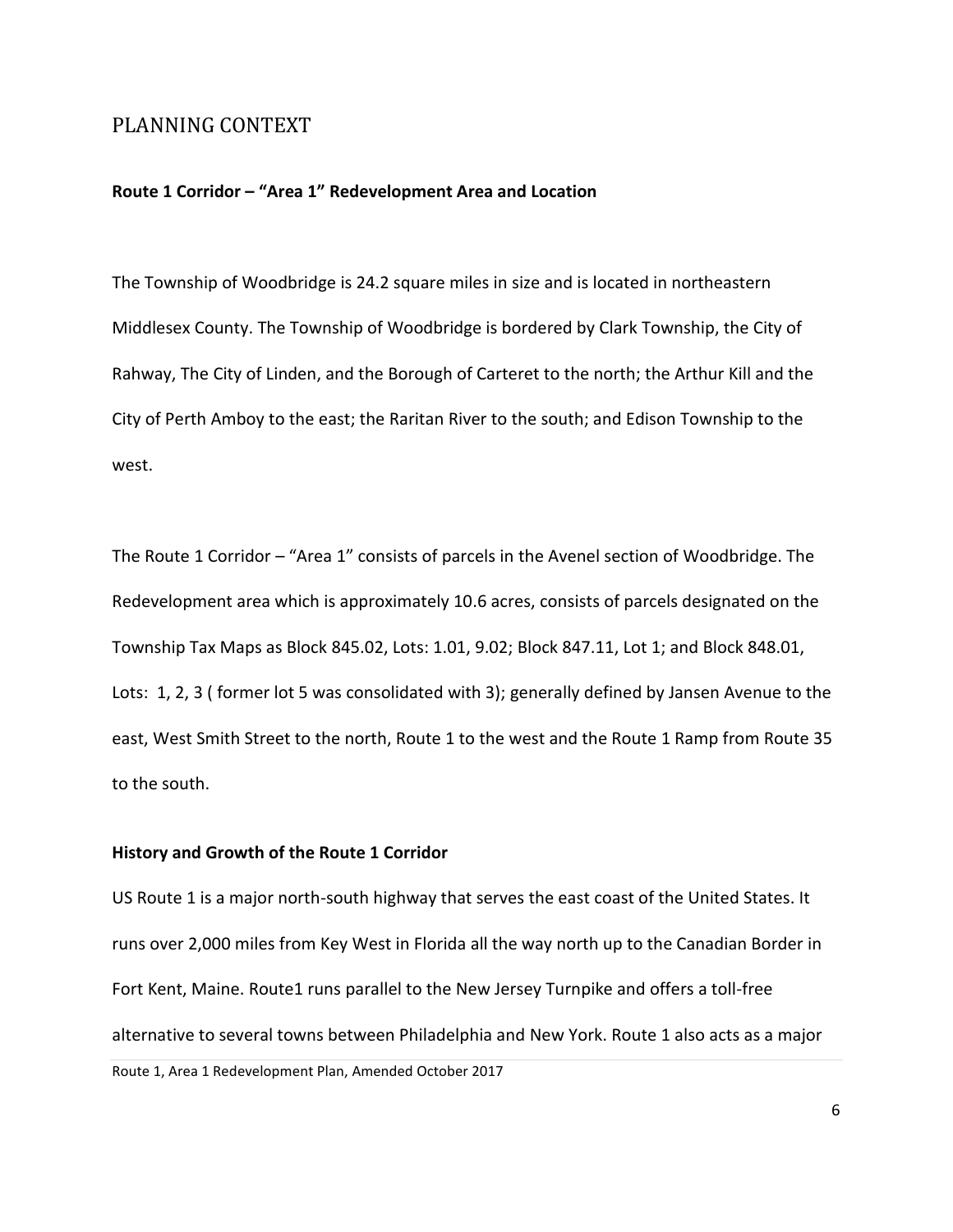arterial route for truck traffic traveling between major traffic generators in Middlesex, Essex and Union Counties, including Newark Airport, Port Elizabeth, and many other industrial and commercial centers. In addition to truck and commuter traffic, Route 1 also serves residential, retail and other uses in its immediate vicinity, including two regional shopping malls. Due to the advantage of its location and connectivity, Route1 evolved over the years from a regional highway to a destination for shopping, office parks, industry, warehousing, and several other uses.

The Route1 corridor within the Township of Woodbridge was originally zoned for industrial uses as far back as the early 1900's. By the 1940's, a larger portion of the corridor within Avenel was zoned for industrial uses, with residential zoning introduced at several locations along the corridor. Development along the Route 1 corridor has been piece-meal and haphazard, and the Township Master Plans of 1970 and 1990 have offered recommendations such as consolidation of parking areas to improve circulation; re-zoning of portions of the corridor to accommodate regional business center development & office complexes; dedicated commercial areas; designation of a large portion of the Route1 corridor for commercial uses; removal of the M-1 Light Industrial designation at certain portions of the corridor; and reexamination for redevelopment of portions of the corridor. In spite of these efforts, the areas along the Route1 corridor still suffer from conditions of, intrusion of non-residential uses into residentially zoned areas, numerous curb-cuts and driveway entrances from Route 1, prominent surface parking lots.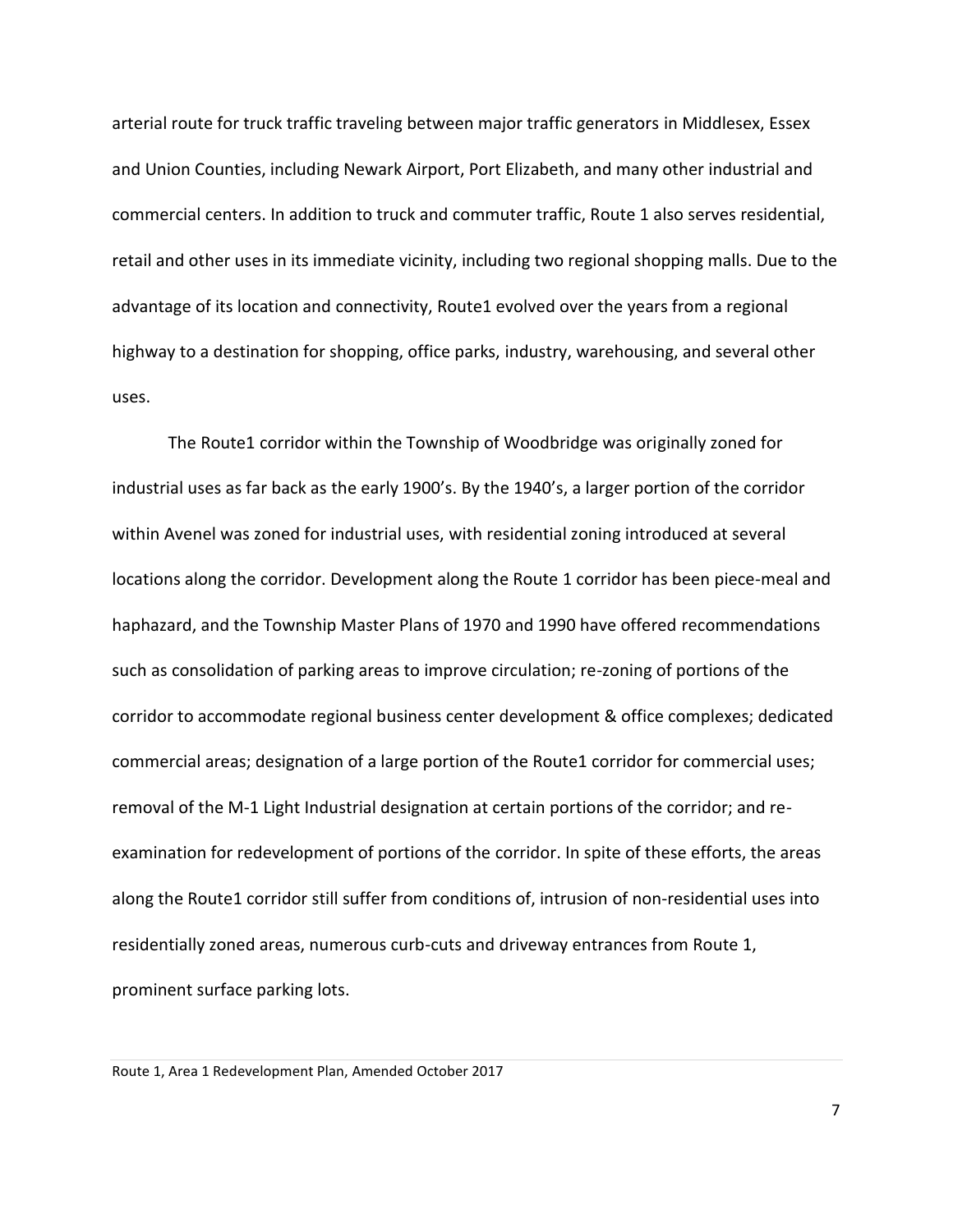The Township's most recent plan was prepared in 2009 and was reexamined in 2016. This Master Plan had the following goals that are applicable to the Route 1, Area 1

Plan Area:

- To continue attracting premier Retail, Industrial, and Office end users to the Township;
- To expand and protect the Township's ratable base through the attraction and retention of nationally known and respected companies;
- To minimize conflicts between residential and non-residential development through appropriate lighting, buffering/landscaping, loading, parking, and storage standards.

The Master Plan was reexamined in 2016 with no changes to the vision of this area.

# <span id="page-10-0"></span>PLAN GOALS

The overall goal of this Redevelopment Plan is to comprehensively upgrade the Area as a major commercial corridor.

- To stimulate economic investment in the Area.
- To promote the effective use of all the Redevelopment Area property and to increase the property tax base.
- To develop new economic generating activities that benefit the Township.
- To redevelop land occupied by obsolete structures and uses.
- To improve property values within the Area to increase local revenues.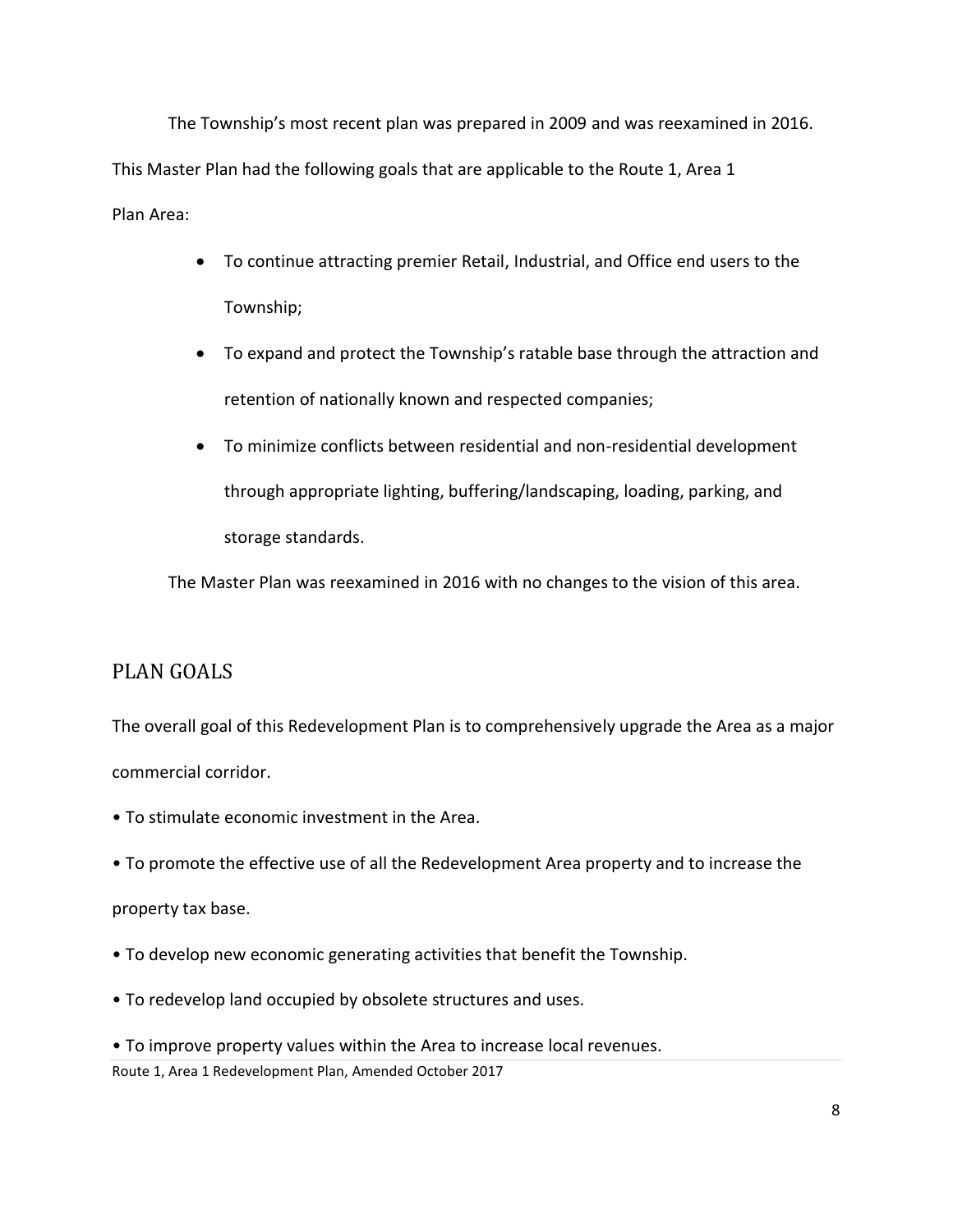• To maximize the leveraging of public and private funds to accomplish comprehensive redevelopment of the Area.

- To coordinate streetscape improvements with the NJDOT Route 1 roadway improvements.
- To minimize access points from Route 1 by coordinating on site circulation with adjacent

properties.

- To provide adequate parking.
- To create circulation patterns that minimize commercial traffic on local residential streets to

the extent feasible.

• To improve the physical appearance of the area.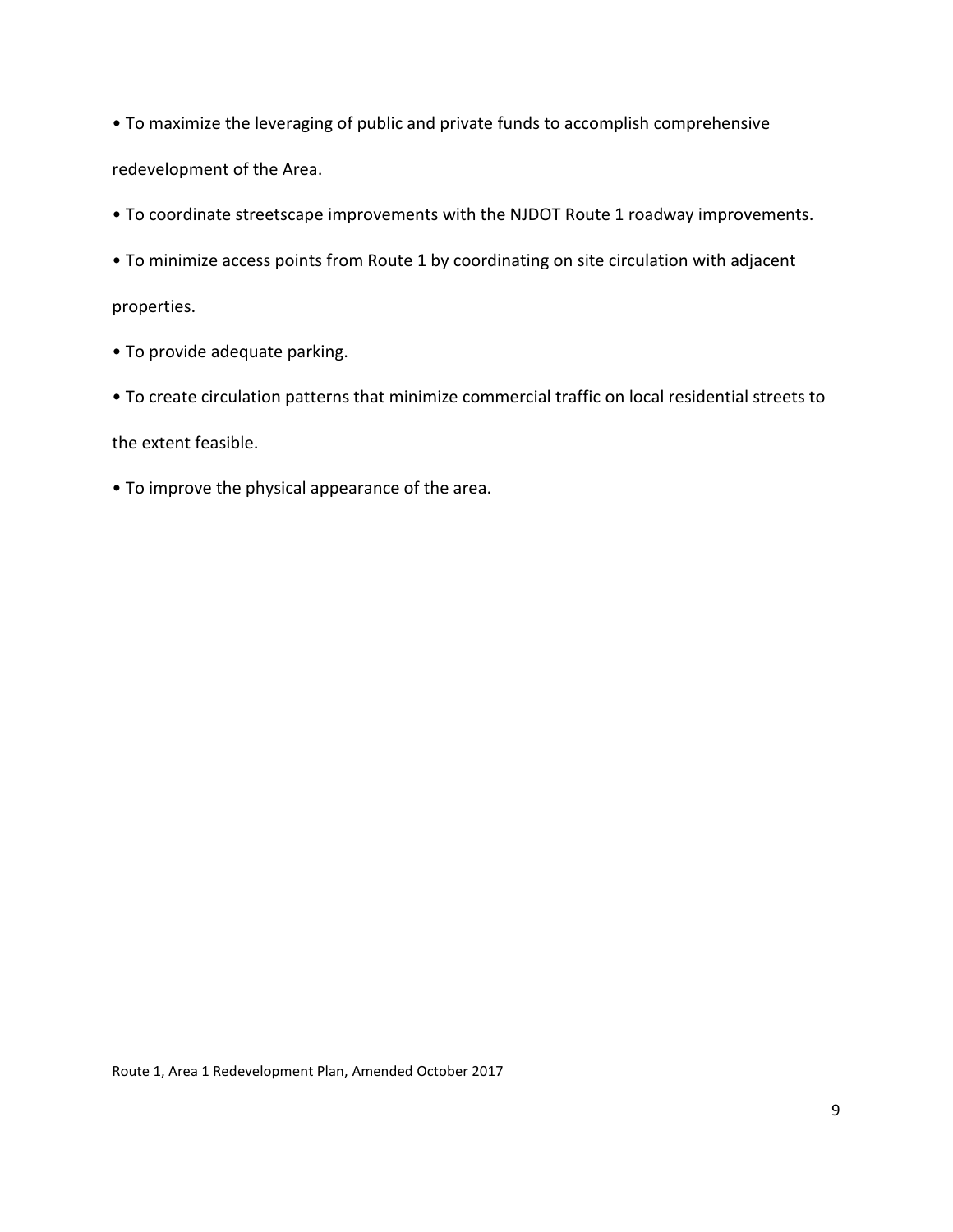# <span id="page-12-0"></span>RELATIONSHIP OF PLAN TO THE TOWNSHIP LAND DEVELOPMENT REGULATIONS

The Redevelopment Area shall be redeveloped in accordance with the standards detailed in this Redevelopment Plan. The Plan supersedes the use and bulk provisions of the Township Land Use and Development Regulations (Chapter 150) for the Redevelopment Area unless specifically referenced. Other Township regulations affecting developments that are in conflict are superseded by this Plan; however, existing engineering standards, performance standards and definitions shall apply.

In connection with site plan or subdivision applications, the Planning Board may grant deviations from the regulations contained within this Redevelopment Plan where by reason of exceptional narrowness, shallowness or shape of a specific piece of property or by reason of exceptional topographic conditions, pre-existing structures and physical features uniquely affecting a specific piece of property, the strict application of any area, yard, bulk or design objective or regulation adopted pursuant to this Redevelopment Plan would result in peculiar and exceptional practical difficulties to, or exceptional or undue hardship upon, the developer or redeveloper of such property. The Planning Board may also grant a deviation from the regulations contained within this Redevelopment Plan related to a specific piece of property where the purposes of this Redevelopment Plan would be advanced by such deviation from the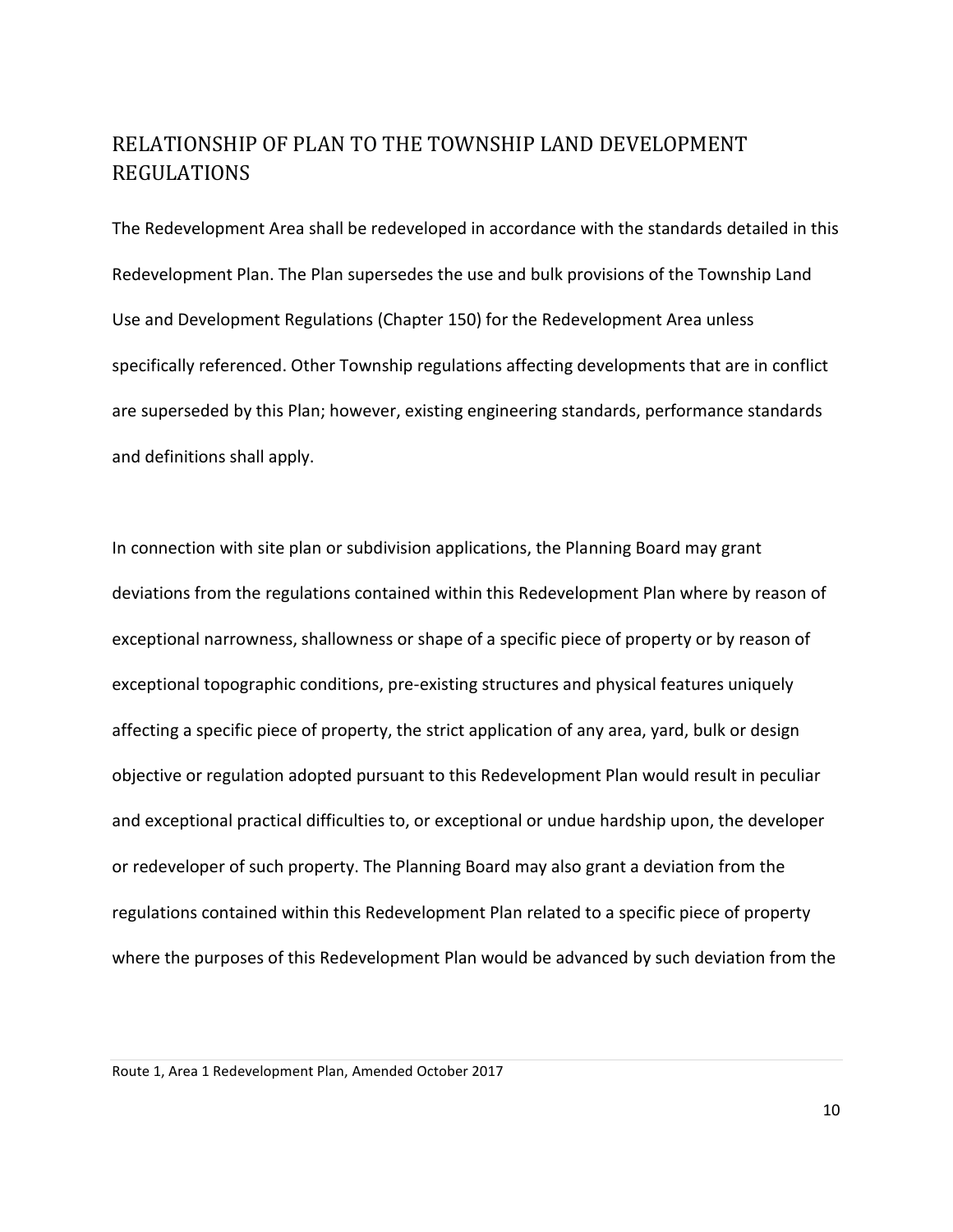strict application of the requirements of this Plan and the benefits of granting the deviation would outweigh any detriments.

The Planning Board may grant exceptions or waivers from design standards from the requirements for site plan or subdivision approval as may be reasonable and within the general purpose and intent of the provisions for site plan review and/or subdivision approval within the Plan, if the literal enforcement of one or more provisions of the Plan is impracticable or would exact undue hardship because of peculiar conditions pertaining to this site.

No deviations may be granted under the terms of this section unless such deviations can be granted without resulting in substantial detriment to the public good and will not substantially impair the intent and purpose of the Redevelopment Plan. No deviations may be granted which will result in permitting a use that is not a permitted use within this Redevelopment Plan. Any deviation from standards of this Plan that results in a "d" variance pursuant to N.J.S.A. 40:55D-70d shall be addressed as an amendment to the Plan rather than via variance relief through the Township's Zoning Board of Adjustment. An application requesting a deviation from the requirements of this Redevelopment Plan shall provide public notice of such application in accordance with the public notice requirement set forth in N.J.S.A. 40:55D- 12a.& b. All development must be approved by the Planning Board and shall be submitted through the normal site plan and subdivision procedures as identified by N.J.S.A. 40:55D, et seq.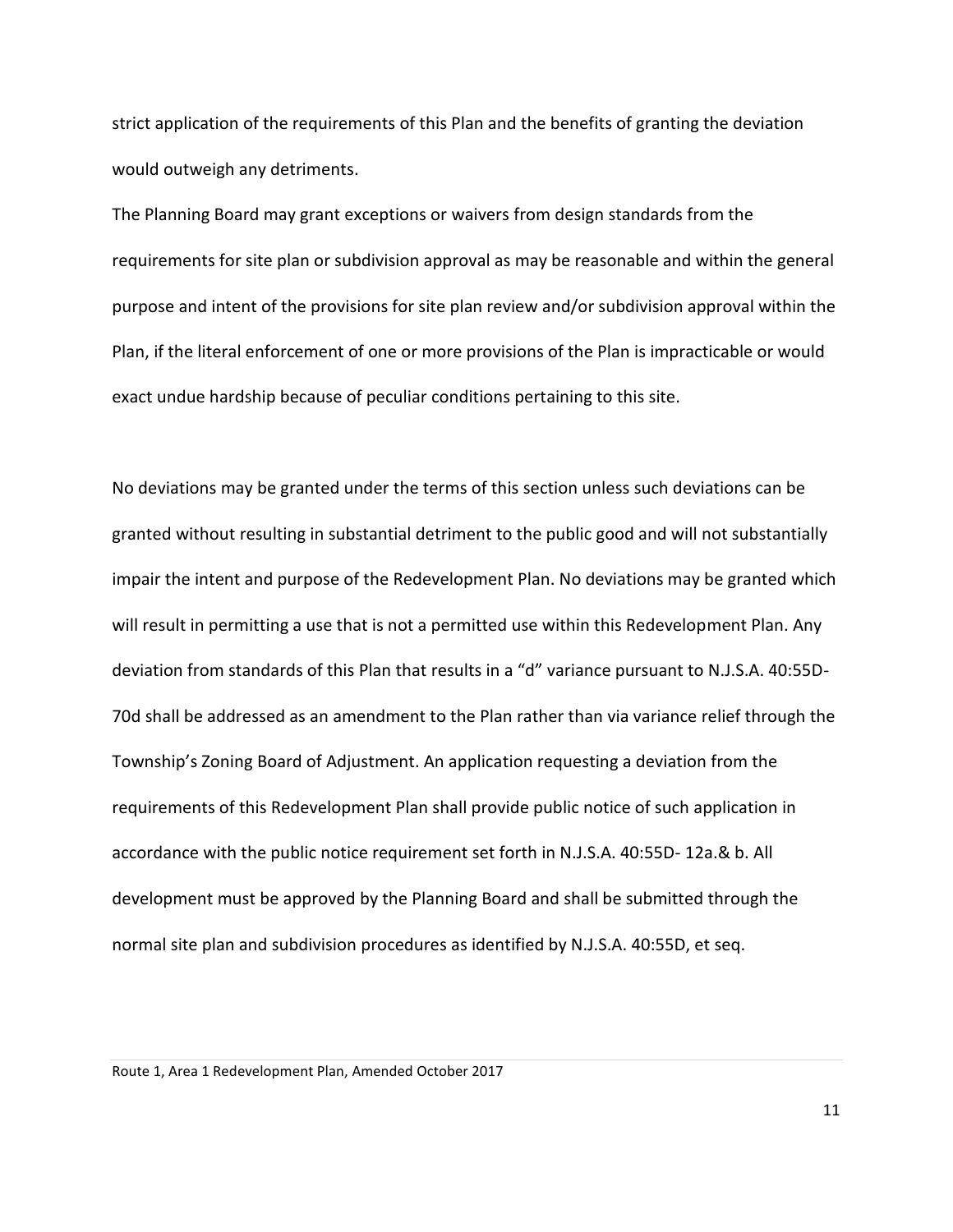Final adoption of this Redevelopment Plan by the Township Council shall be considered an amendment to the Township of Woodbridge Land Use and Development Regulations Ordinance and Zoning Map. Unless otherwise defined in the Plan, terms used in this Plan shall have the same meaning as defined in the Township's Land Use and Development Regulations Ordinance.

#### <span id="page-14-0"></span>ZONE STANDARDS

The following standards apply to the Area:

The standards contain information pertaining to the purpose of the zone; the permitted and accessory uses; bulk standards; and other zone-specific standards. The general design standards apply to all zones. The evaluation of any proposal submitted under the Redevelopment Plan shall be based upon sections of this Redevelopment Plan entitled Relationship of Plan to the Township Land Development Regulations and Zone Standards.

#### <span id="page-14-1"></span>**Hotel, Restaurants and Commercial**

Purpose: To comprehensively plan for a mix of uses along the Route 1 frontage. New uses may include restaurants, retail and a hotel. Curb cuts onto Route 1 shall be limited. Appropriate screening shall be provided to the adjacent residential lots.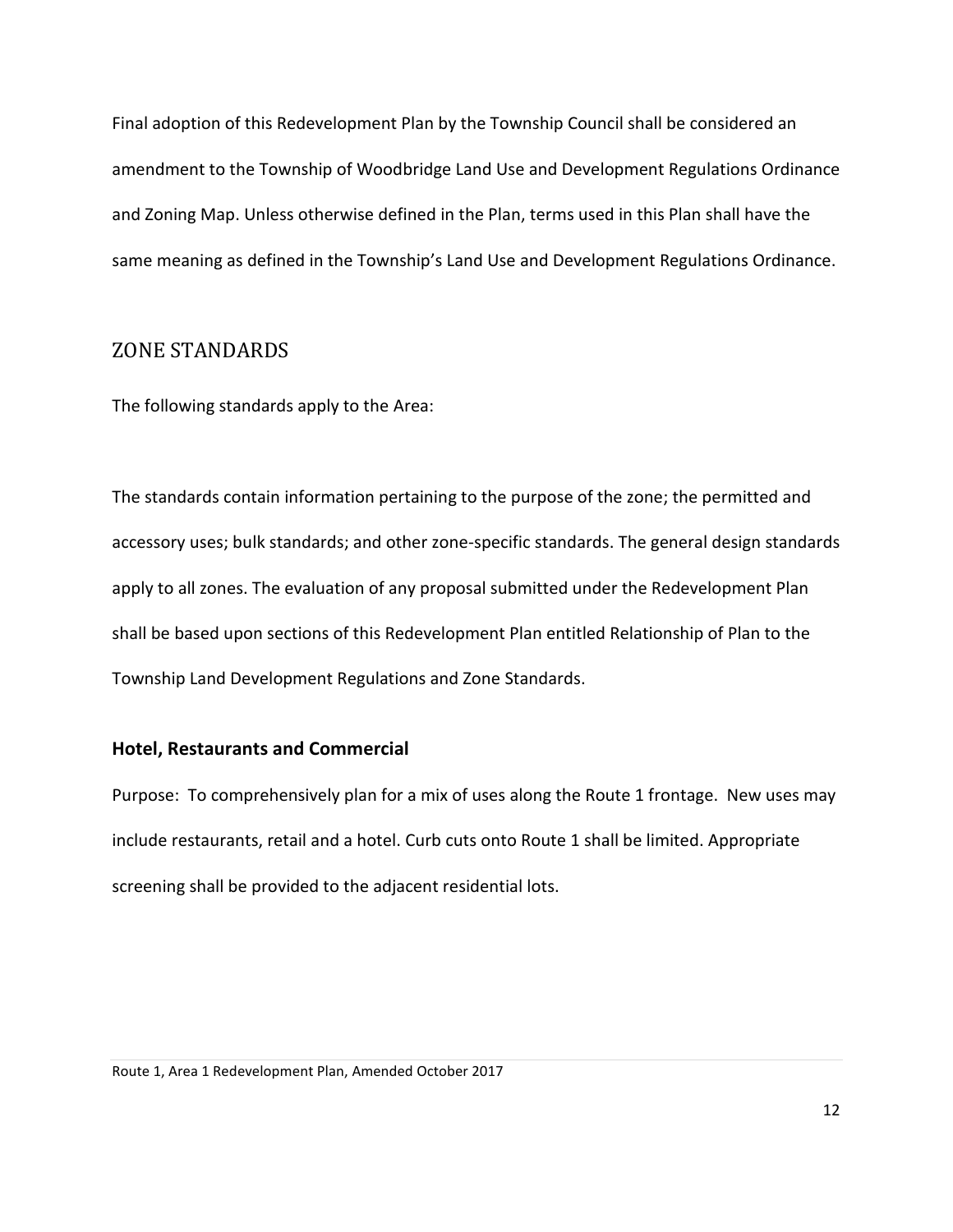Permitted Uses: Hotels; restaurants, including drive-thru restaurants; bars; lounges; taverns;

retail sales and service; offices (excluding medical, dental), financial institutions.

Accessory Uses and Structures: Uses and structures customary and incidental to the principal use.

Bulk Standards:

- Minimum lot size: 40,000 square feet
- Minimum front yard setback: 15 feet
- Minimum side yard setback: (each) 10 feet
- Minimum rear yard setback: 15 feet
- Maximum impervious lot coverage: 80%
- Maximum building height: Four (4) stories and fifty (50) feet

Parking Standards:

- Hotels: 1 space per room
- Restaurants or taverns: one (1) parking space for each three seats.
- Retail sales and service: one (1) parking space for each two hundred (200) square feet of gross

floor area.

• Offices, (not including medical and dental): one (1) parking space for each three hundred

(300) square feet of gross floor area.

• Financial Institutions: One parking space for each 200 square feet of gross floor area.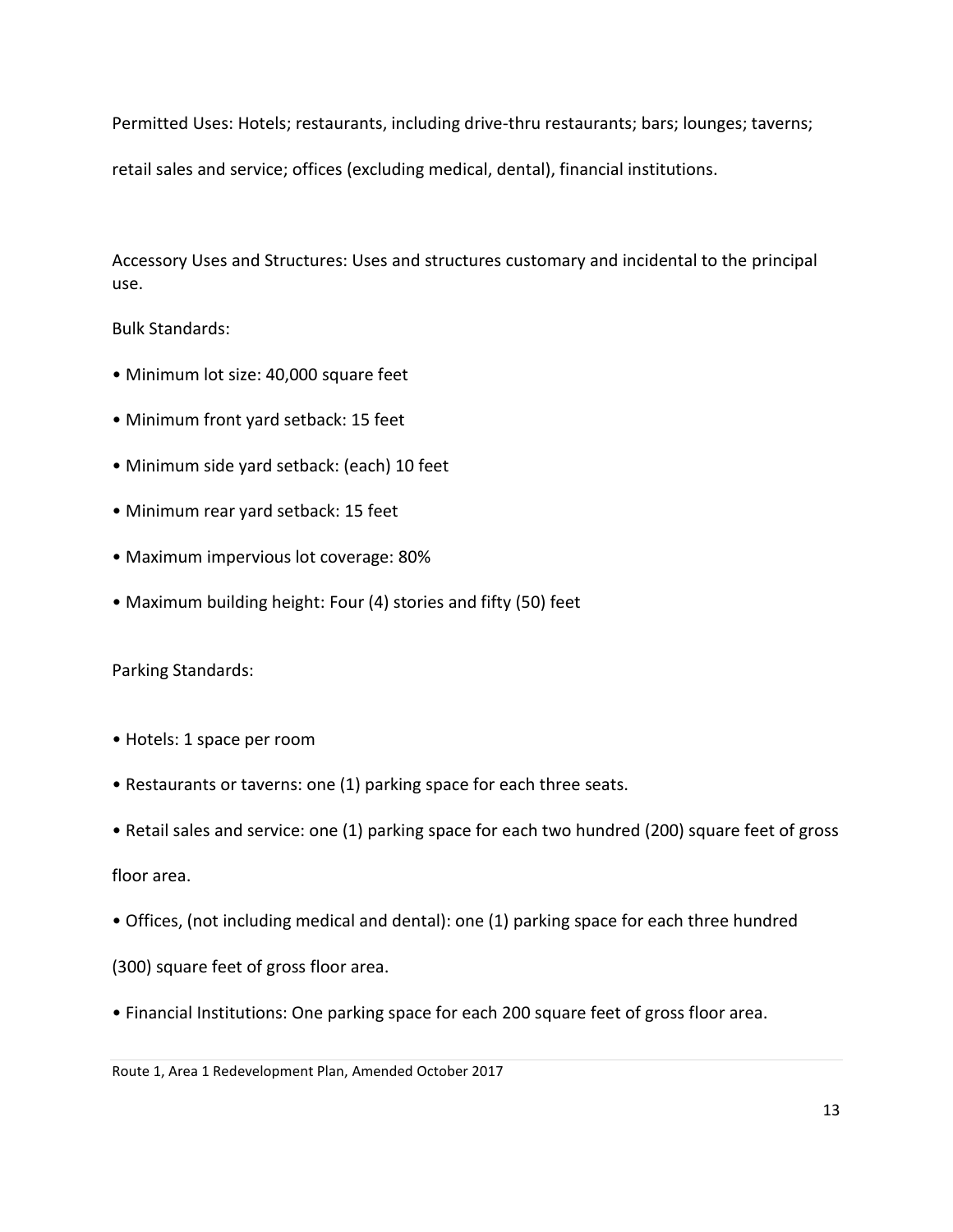Additional Standards:

- No access shall be permitted from ramp or jughandle.
- A minimum five-foot landscaped buffer shall be provided along all public rights-of-way and residential.
- A five-foot wide rear buffer shall be provided adjacent to the residential lots. The buffer shall include a combination of fencing and landscaping.
- Within a five (5) foot buffer of the Redevelopment Zone to a Single-Family Residential
- zone/uses, a bermed living wall shall be placed in the vicinity of the property line; at the

property line, a fence or other solid architectural treatment shall be installed, being a minimum

of six (6) feet in height and not greater than eight (8) feet in height.

- A sidewalk is required along Tappen Street
- Bike racks are required for all new uses to the extent feasible
- <span id="page-16-0"></span>• Construction may be permitted in phasing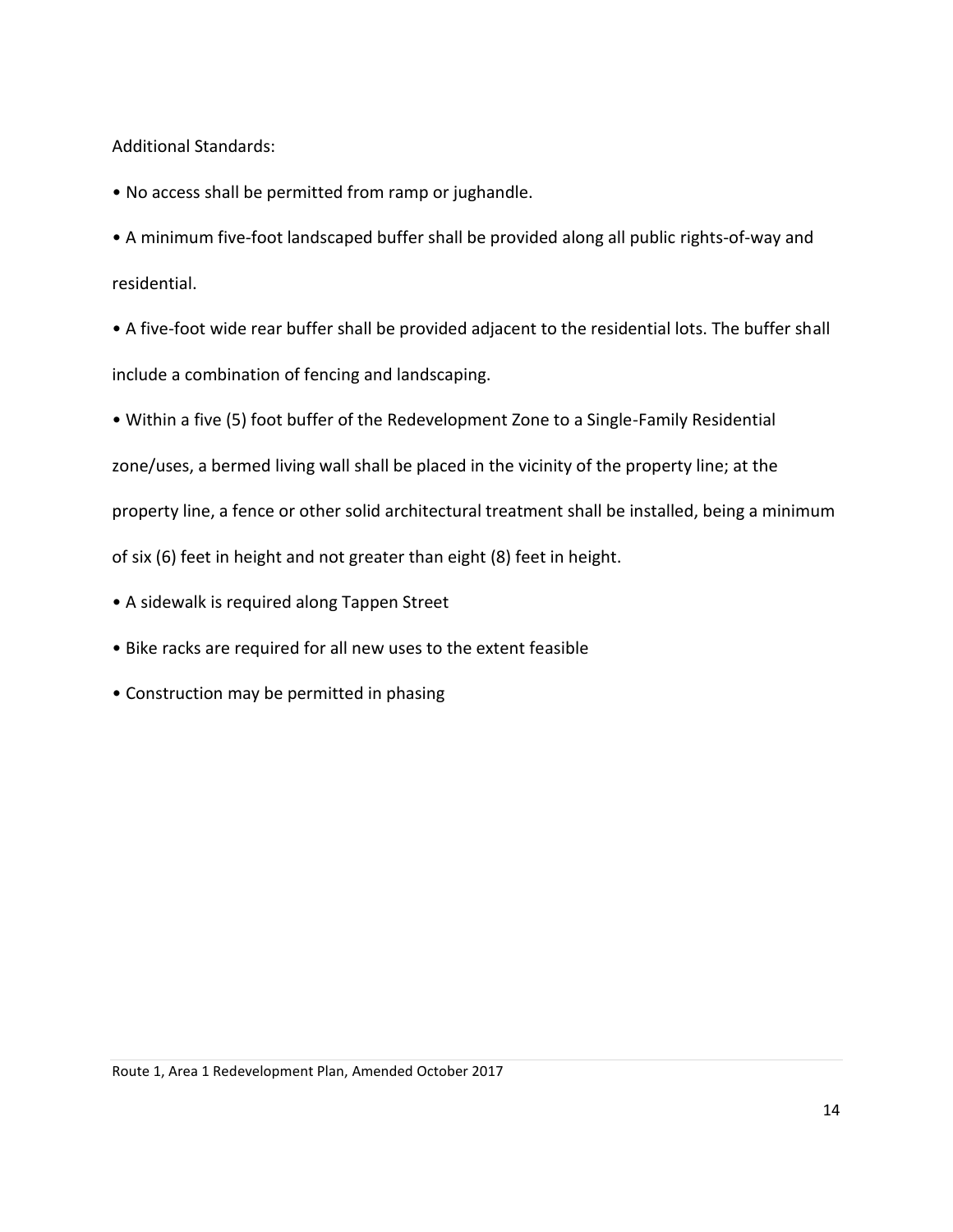#### **General Design Standards**

These design standards shall be applied with the use and bulk requirements detailed in this Plan. The design standards are intended to reinforce the physical, visual and spatial characteristics of the Redevelopment Area.

The following standards shall apply:

#### *Architectural*

• All facades visible from adjoining properties or public streets shall include pleasing scale features of the building and encourage community integration by featuring characteristics similar to a front façade.

• Entranceways shall be in keeping with the architectural character of the structure, and shall be clearly marked and framed architecturally. Entranceways are encouraged to receive design emphasis including marquees, awnings, decorative lighting, and signage.

• Buildings shall be designed so as to prevent exterior elevations from containing large

expanses of blank or featureless walls. Murals and artistic wall treatments are encouraged.

• The type, shape, pitch, feature and color of a roof shall be architecturally compatible with the building style, material, colors and details.

### *Parking*

• Off-street parking and loading areas should be coordinated with the public street system serving the Area to reduce conflicts with through traffic, obstruction with pedestrian circulation, and vehicle thoroughfares.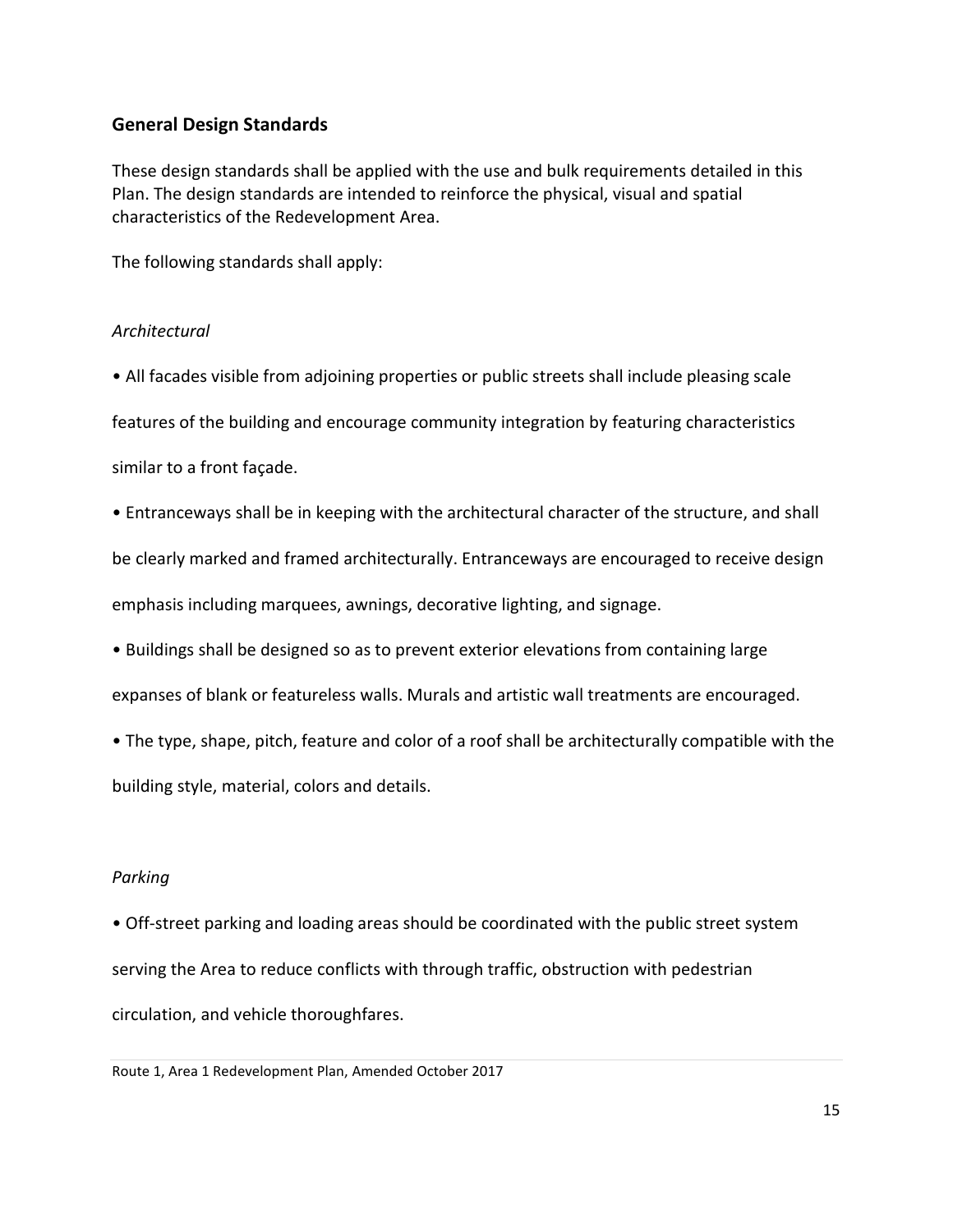- All right angled parking spaces shall be nine (9) feet in width and eighteen (18) feet in depth.
- Aisles accommodating two-way traffic shall be a minimum of twenty four (24) feet in width.
- Dead-end aisles are prohibited.

#### *Circulation*

• It is recommended that, to the extent feasible, driveway access points to Route 1 be eliminated and access or shared service should be provided where feasible between adjacent parcels.

• Pedestrian circulation must be provided from the perimeter of the site to all buildings and all sidewalk areas designated to accommodate pedestrian activity.

• Internal pedestrian walkways within a parking lot must be distinguished from the driving surface by use of pavers, brick, integrally colored, or scored concrete.

#### *Loading/Unloading*

• Loading docks, truck parking, outdoor storage, utility meters, HVAC equipment, trash dumpsters, trash compaction, and other service functions shall be incorporated into the overall design of the building and the landscaping so that the visual and acoustic impacts of these functions are fully contained and out of view from adjacent properties, residential uses and public streets. Screening materials must be the same as, or of equal quality to, the materials used for the primary building and landscaping. All service areas must be screened with a combination of low walls, decorative fencing and/or landscaping.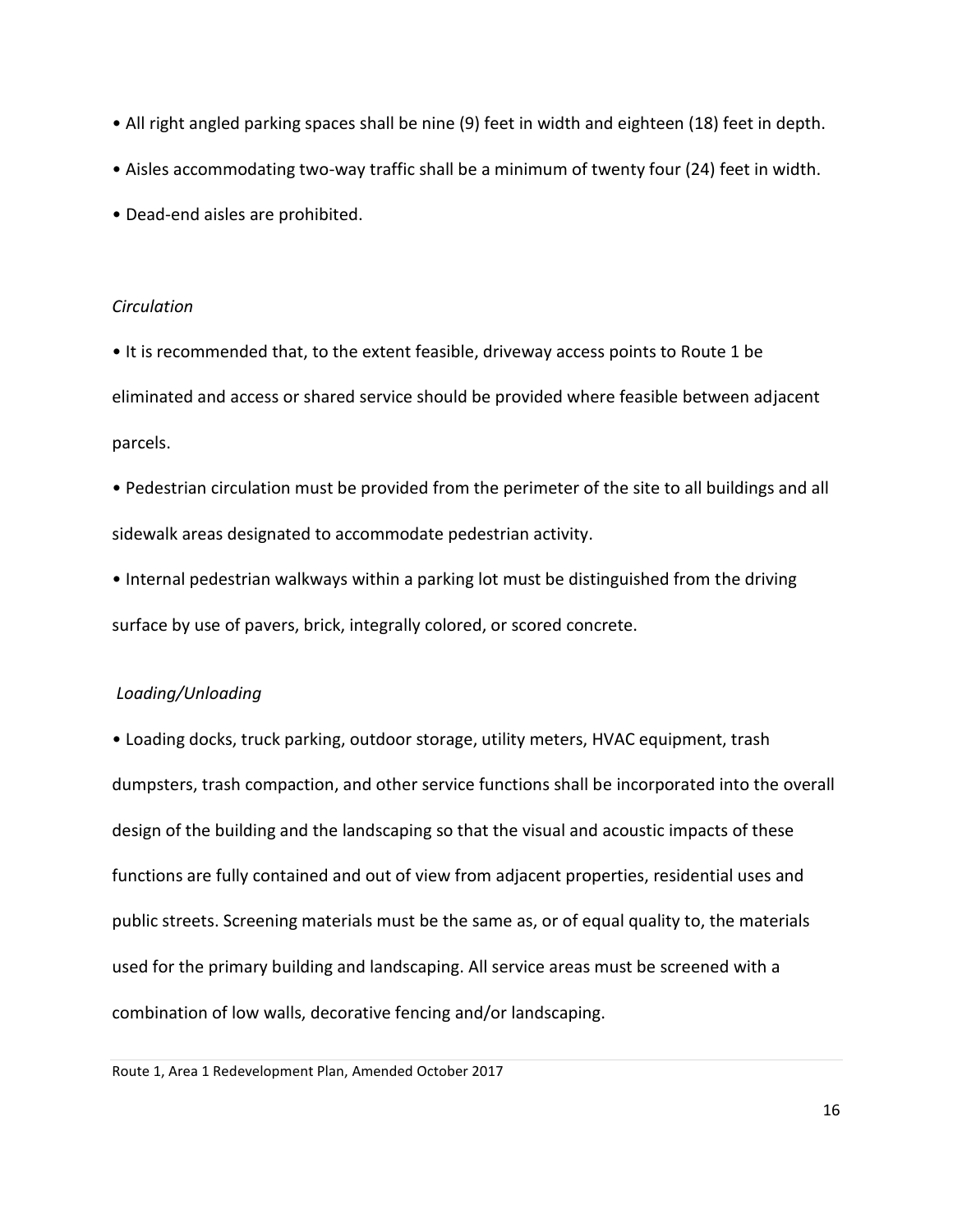• Loading areas, outside storage, and service areas shall be located in areas of low visibility such as at the side or rear (non-street side) of buildings and properly screened from residential uses.

• For buildings less than 20,000 square feet only box trucks are permitted for deliveries and unloading.

#### *Signage*

• Signs shall be in harmony and consistent with the architecture of the building and relate to the features of the building in terms of location, scale, color, lettering, materials, texture and depth. Signs shall not be dominant but shall be proportionate and shall complement the building and surroundings.

• There shall be consistent sign design throughout a particular project. The design elements include style of lettering, construction material, size and illumination.

• No sign shall extend or project above the highest elevation of the wall to which it is attached or above the lowest part of the roofline of the building, whichever is less.

• Wayfinding signage to direct visitors toward parking areas and activity centers is encouraged.

• A total of five (5) freestanding identification signs are permitted. Such freestanding identification signs shall not exceed 25 feet in height and shall not exceed 80 square feet in size per side. Such shall be located no closer than 5 feet to any property line, and shall not be located within the sight triangle of any intersection or access drive with a public street. The sign shall incorporate design and materials that match the architecture of the development.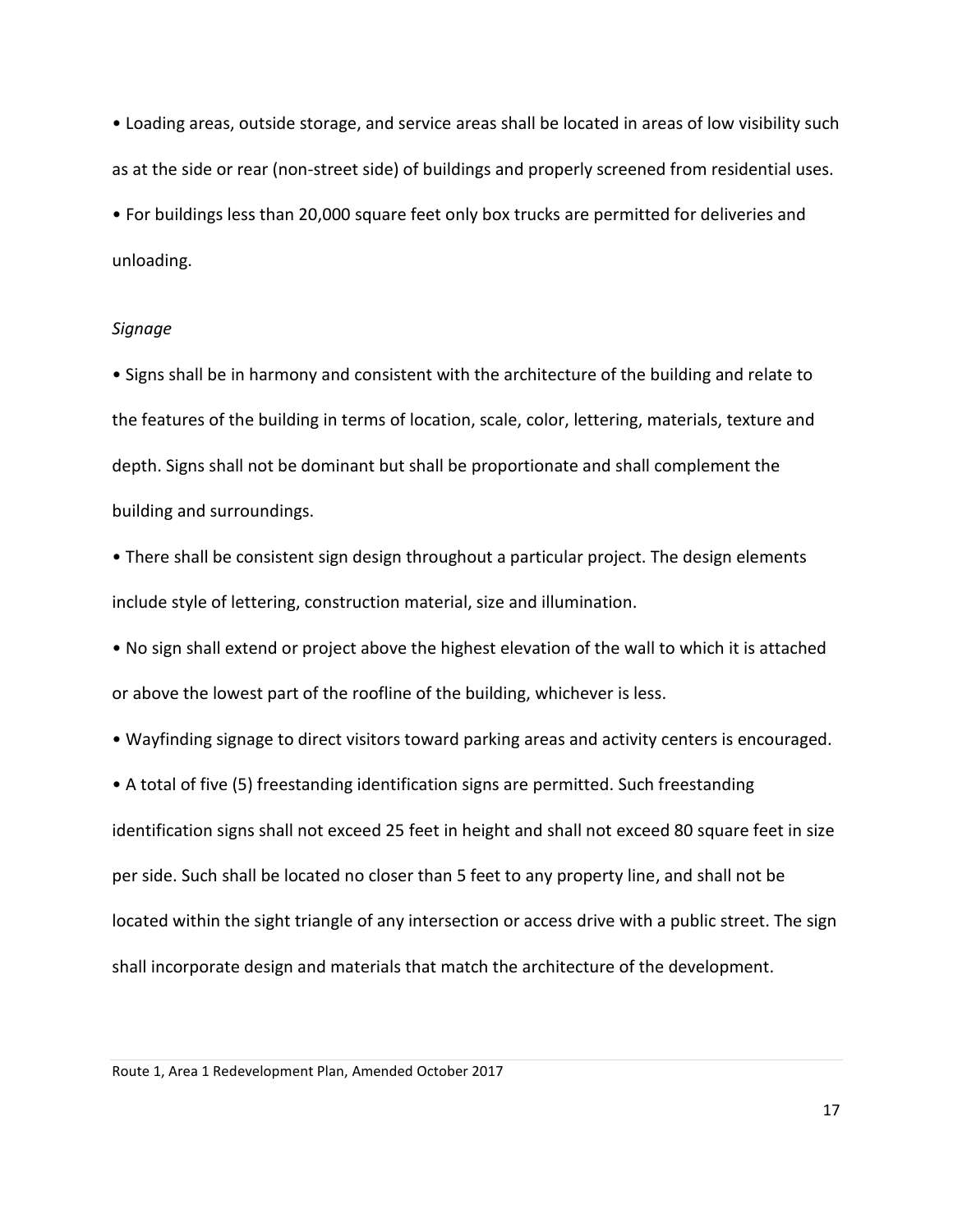• Wall signs – Two wall signs are permitted per wall, which shall not exceed 10 percent of the primary building façade.

• Way finding signage to direct visitors toward parking areas, building identification, and building entrances is permitted as appropriate.

• A comprehensive signage plan shall be submitted for each site which clearly indicates the location, dimension, area, color and materials of all existing and proposed permanent signs and provides a detail of each proposed sign.

#### *Lighting*

• Pedestrian-level, bollard lighting, ground-mounted lighting, or other low, glare-controlled fixtures mounted on building or landscape walls shall be used to light pedestrian walkways.

- Accent lighting on buildings is encouraged.
- Lighting shall be shielded to prevent glare on adjacent properties and from residential uses.

• Exterior light fixtures shall be compatible and relate to the architectural character of the buildings on a site. Site lighting shall be provided at the minimum level to accommodate safe pedestrian and vehicular movements, without causing any off-site glare.

• Parking lot lights shall not exceed 20 feet in height and shall contain decorative fixtures.

#### *Buffering and Landscaping*

• All setback areas fronting public roadways should be defined by a combination of low walls, decorative fencing and/or landscaping. The landscape area within should contain a variety of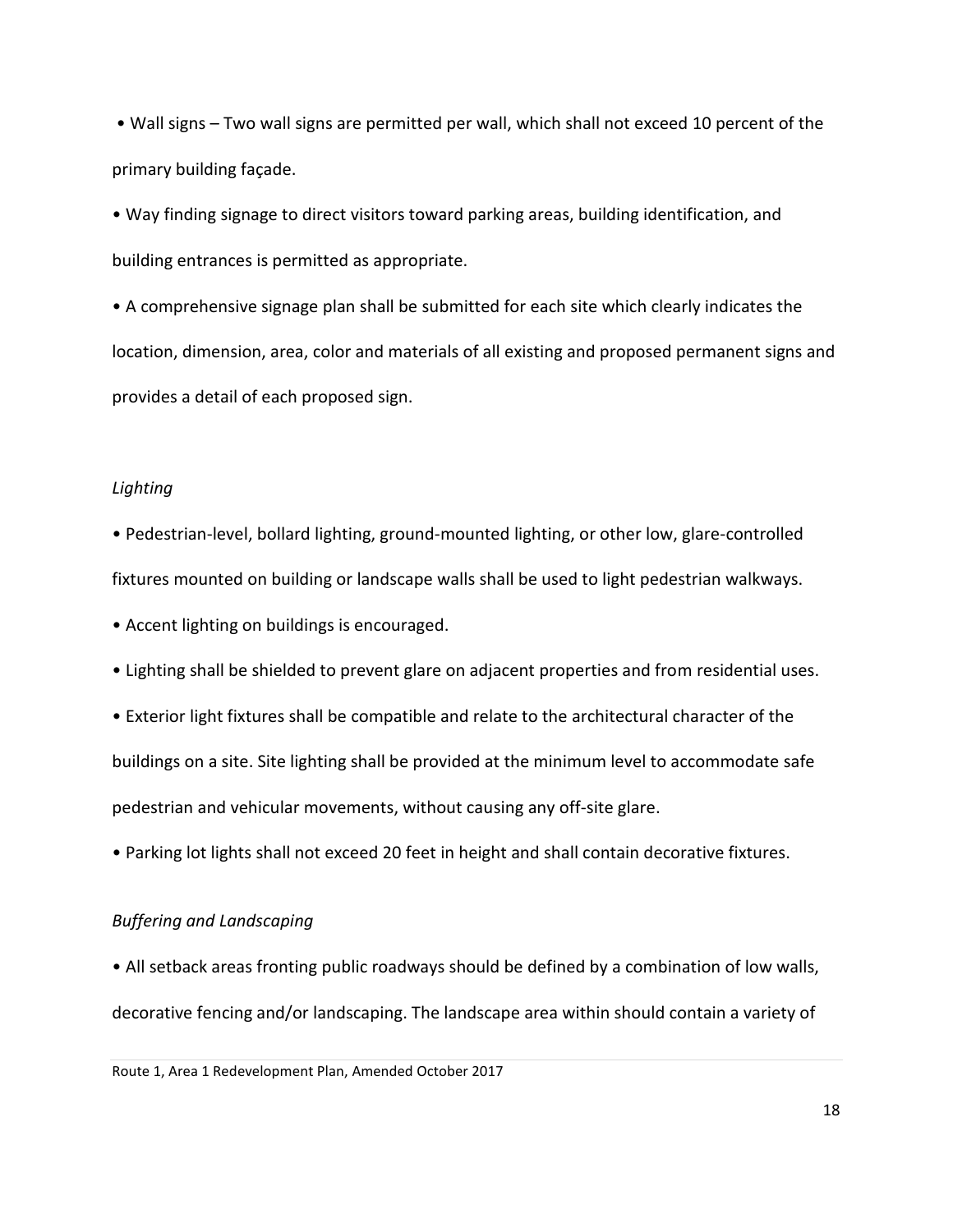flowering trees, shrubs, perennials, annuals, and bulbs to complement the architecture and provide seasonal interest.

• Landscape areas may also contain decorative lighting, and signage, which should be designed to complement the overall buffer design.

• Landscape design should be integrated into overall site design and plans should include a

watering and maintenance schedule for each area.

• All trees to be removed shall be done so in compliance with the Replacement of Trees section of the Township's Land Use and Development Ordinance.

#### *Green Buildings*

• All buildings are encouraged to be LEED-qualified buildings.

#### *Utilities*

• Wherever possible, all above ground utilities shall be located underground.

# <span id="page-21-0"></span>AFFORDABLE HOUSING

At a minimum, any redeveloper shall be responsible for any affordable housing obligation generated by the development and in compliance with the Township's Affordable Housing section of the Land Use and Development Ordinance.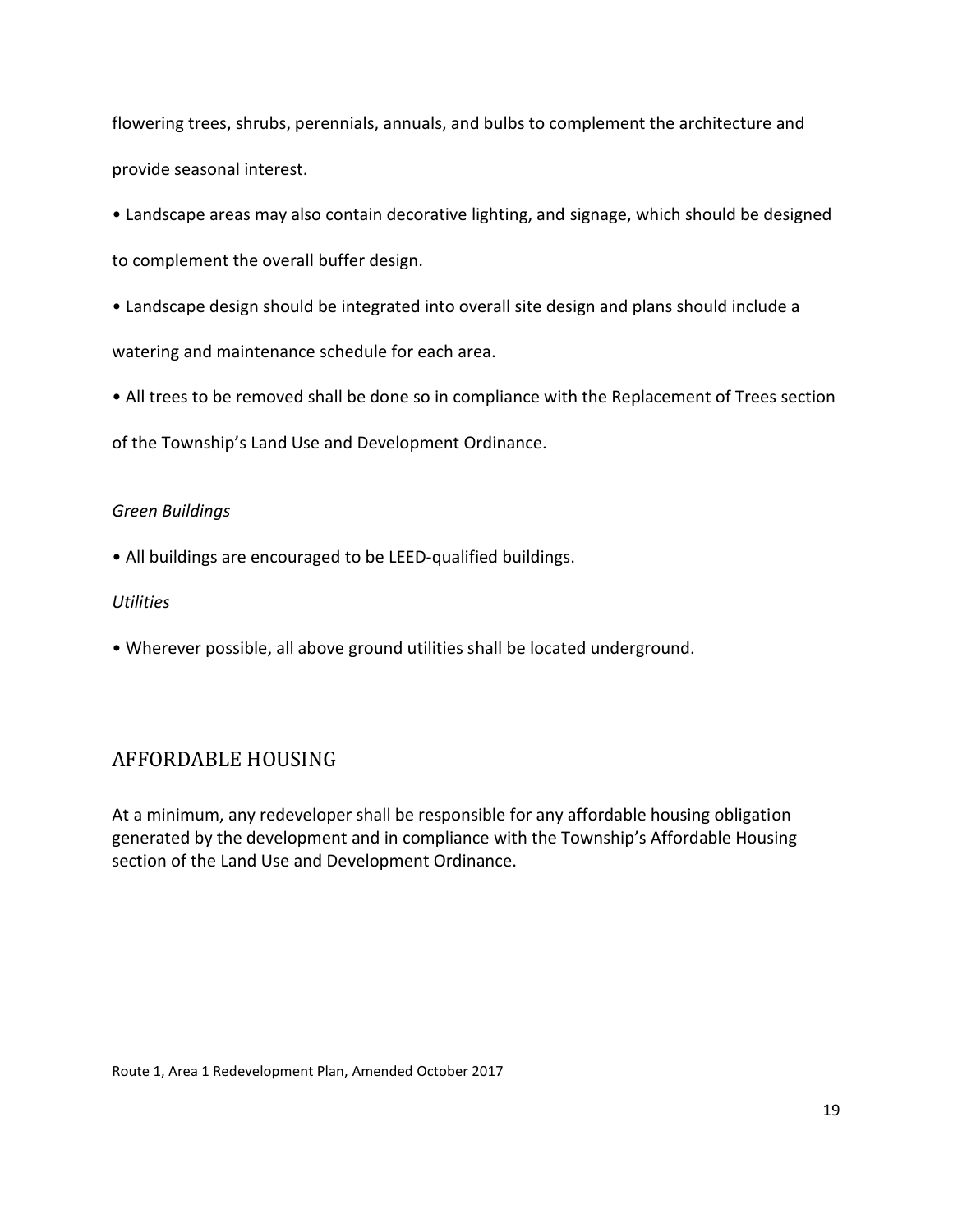# <span id="page-22-0"></span>RELOCATION PLAN

It is anticipated that the designated redevelopers will address any relocation needs through acquisition of parcels. The Township of Woodbridge, however, will provide all displaced tenants and landowners with the appropriate relocation assistance, pursuant to applicable State and Federal law, should relocation be necessary. Such assistance will be provided through an appropriately designated office which will assist in any relocation of persons, businesses or other entities. Further, the Township of Woodbridge and the surrounding area contains sufficient land and buildings which would be appropriate for relocation of existing businesses from the Redevelopment Area. If relocation is not directly caused by the Redevelopment Plan, the Township assumes no responsibility for relocation of businesses.

# <span id="page-22-1"></span>PLAN RELATIONSHIP WITH OTHER PLANS

#### **Relationship to the Township Master Plan**

The Township of Woodbridge's last comprehensive Master Plan was prepared in February 2009 and reexamined in 2016. The Master Plan recommended this area be devoted to redevelopment. The Master Plan adopted the following goals that are relevant to this Plan:

- To encourage and control commercial development by limiting regional commercial and office development to major highway corridors.
- To continue attracting premier Retail, Industrial, and Office end users to the Township.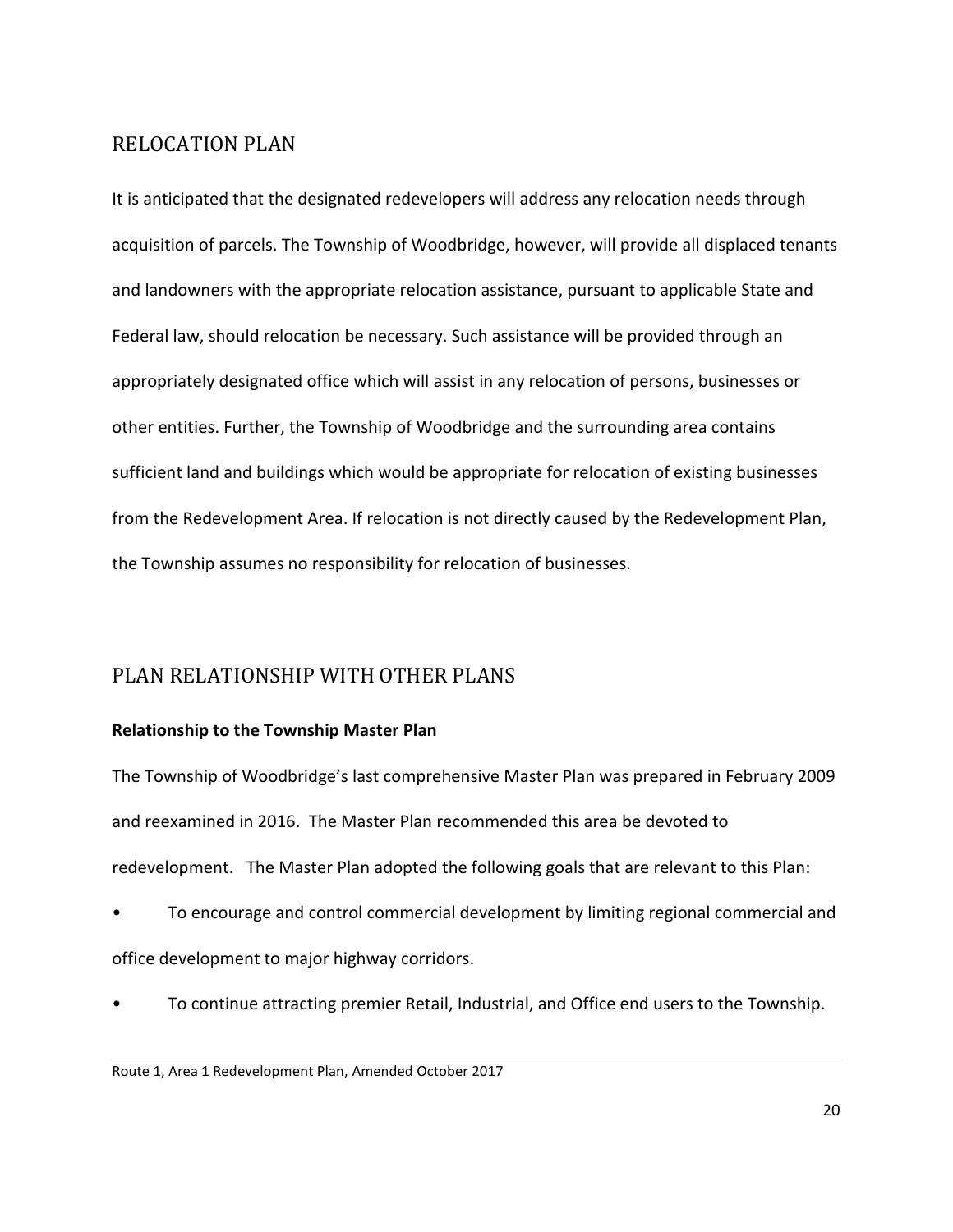• To expand and protect the Township's ratable base through the attraction and retention of nationally known and respected companies.

• To expand retail and service activities in appropriate locations to meet the future shopping needs of Township residents.

• To permit residential densities in locations to accessible major roadways, commercial services, public facilities and traditional downtown areas.

#### **Master Plans of Adjacent Municipalities**

The Route 1, Area 1 Redevelopment Area is located in the northern section of Avenel close to the municipal border of the City of Rahway. This Redevelopment Plan is not anticipated to have an adverse impact on development within the City of Rahway.

#### **Middlesex County Growth Management Strategy (GMS)**

Between 1990 and 1995, Middlesex County prepared a three-phase Growth Management Plan to address infrastructure need, regional design system and growth management strategies. The County was subdivided into four regions. Woodbridge Township is located in the northeast region, along with the municipalities of Edison Township, the Borough of Metuchen, the Borough of Carteret, the Township of Perth Amboy, and the Borough of Highland Park.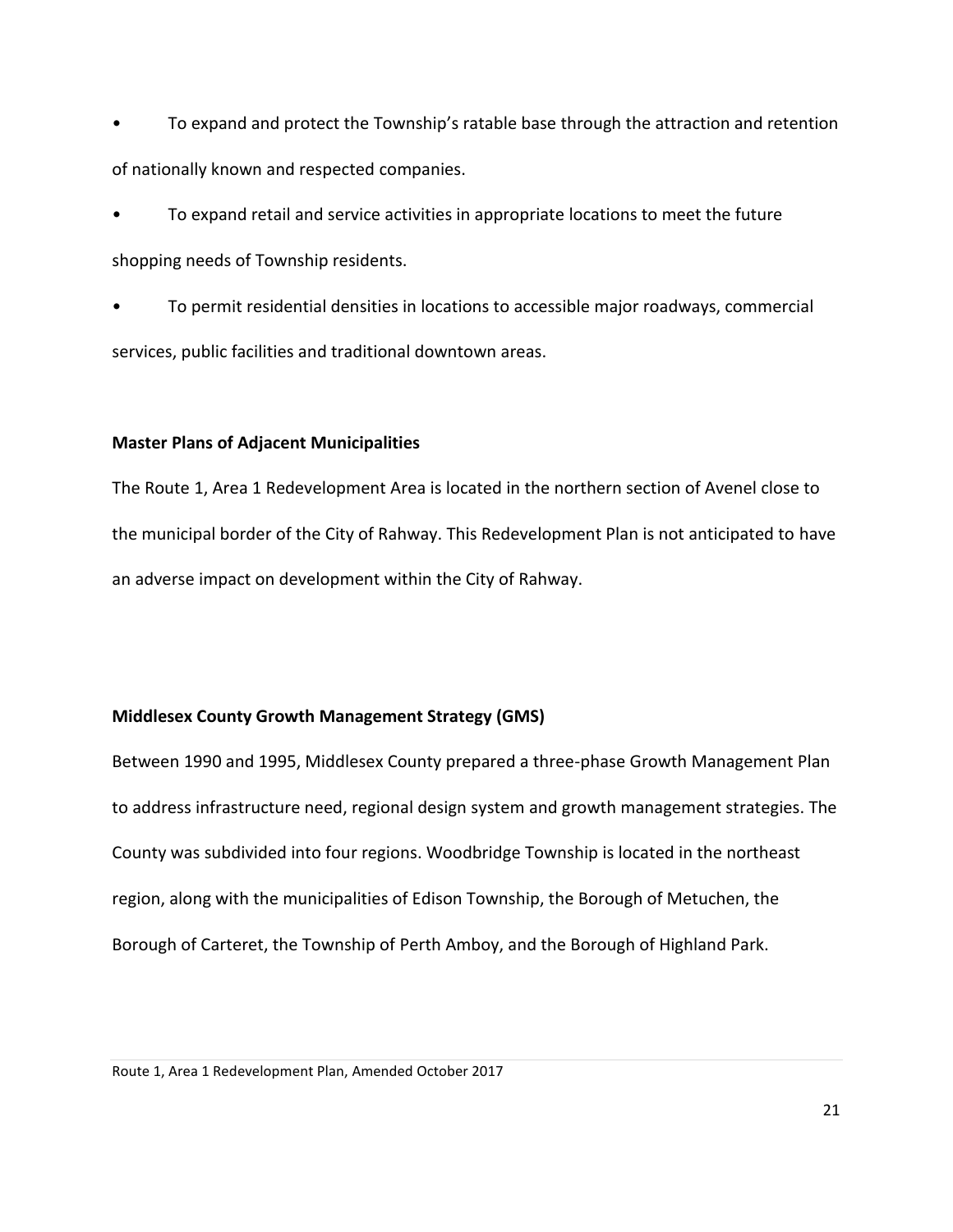Phase I of this Strategy found that large public & private investments would be required towards maintaining a significant level of service for projected growth in the County. The report estimates that the highest infrastructure costs facing the County are for maintaining and improving existing sewerage systems, parks, and roads. The report determined that this investment could be significantly reduced for utility systems (water & sewer) if growth occurred in areas where utilities are already in place.

The next phase in the County's Growth Management Strategy was a Phase II Report which focused on alternative approaches to managing actual growth in Middlesex County. In order to analyze the approaches, five specific case studies were conducted in the report. None of these five areas are located in Woodbridge Township.

The last phase of Middlesex County's Growth Management Strategy was the Phase III Report, which examined four additional case study areas; thereby analyzing nearly all of the potential growth areas in the County. In this Phase, additional techniques by which the County may assist and further coordinate with municipalities in planning and development review were also identified. The Township of Woodbridge was included in three study areas. The Metropark Case Study Area includes portions of Iselin, Menlo Park Terrace, Fords, and Woodbridge Proper. The Raritan Center Case Study Area includes portions of Keasbey and Fords. The Arthur Kill/Raritan Bay Case Study Area includes portions of Keasbey, Fords, Hopelawn, Woodbridge Proper, Sewaren, and Port Reading.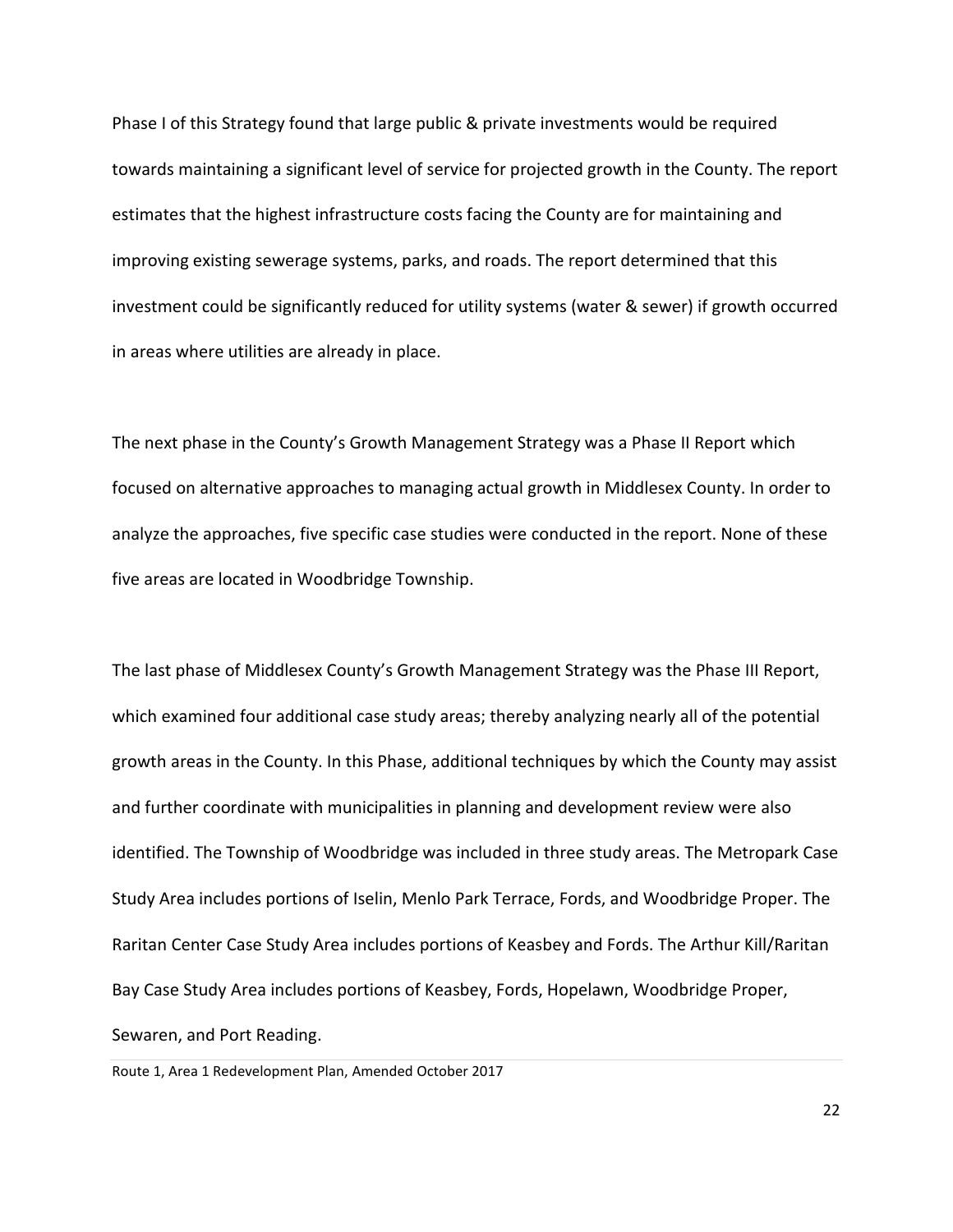The Arthur Kill/Raritan Bay Case Study in Phase three provides three primary recommendations:

• The Arthur Kill shoreline would benefit from the redevelopment of underutilized and abandoned heavy industrial sites as businesses, residential and recreation sites. Redevelopment planning also needs to address environmental concerns regarding past contamination of land, water and air quality along the shoreline.

• Improved road access is needed between redevelopment/ development parcels and major highways in order to avoid burdening local roads while providing accessibility. This recommendation includes the proposed signalization project on Route 35 and improved connections between Route 9, Route 35 and the Garden State Parkway.

• Because several areas along the Raritan estuary, Raritan Bay, and Arthur Kill are subject to tidal flooding, a shore protection master plan should be extended for this area.

The Metropark Case Study in Phase three provides three primary recommendations:

• Traffic congestion inhibits growth in the area. Access to Metropark is limited by the narrow rail underpasses and New Jersey Transit's parking expansion will place an even greater burden on local roads. Transportation management measures should be implemented intensively for this area.

• The NJ Transit parking deck project includes the construction of space for retail facilities to better serve commuter needs. Additional retail development to serve nearby office workers should also be evaluated.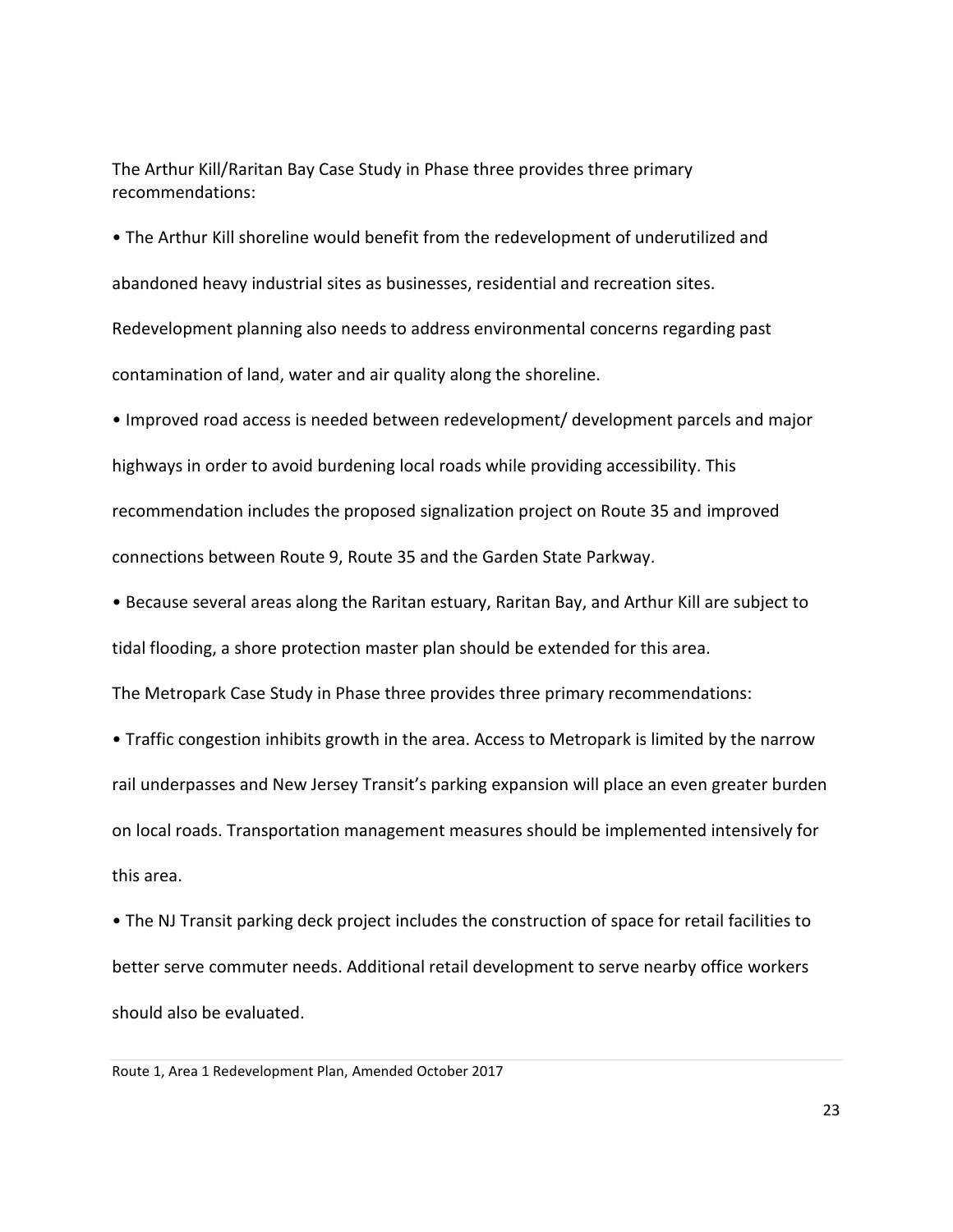• Growth in this study area is limited by increasingly scarce buildable land and the need for increased sewage capacity Township. A stormwater management plan should be developed for the entire South Branch of the Rahway River drainage area in order to determine the most effective stormwater control measures.

The Raritan Center Case Study in Phase three provides four primary recommendations:

• Raritan Center should include residential development to allow employees to live closer to work. A riverfront park along the Raritan River would provide needed recreational opportunities and improve public access to the waterfront.

• Development of the southern area of Raritan Centre is dependent on the completion of the Industrial Highway, which has been stalled by the presence of wetlands. An integrated resource planning project should be implemented for this area.

• The presence of three closed landfills along the Raritan River will constrain extension of a proposed riverfront park to the west until sites are remediated and/or properly closed. Efforts should be made to expedite landfill closure.

• Transit improvements should be investigated to make the Center accessible from New Brunswick, Perth Amboy, and from the Bayshore communities of Monmouth County. A transit link should be provided between Raritan Center, the NJ Transit Coast line (Perth Amboy) and the NJ Transit mainline (Metropark or Metuchen).

Where relevant, this Redevelopment plan is consistent with the recommendations discussed in the Middlesex County Growth Management Strategy.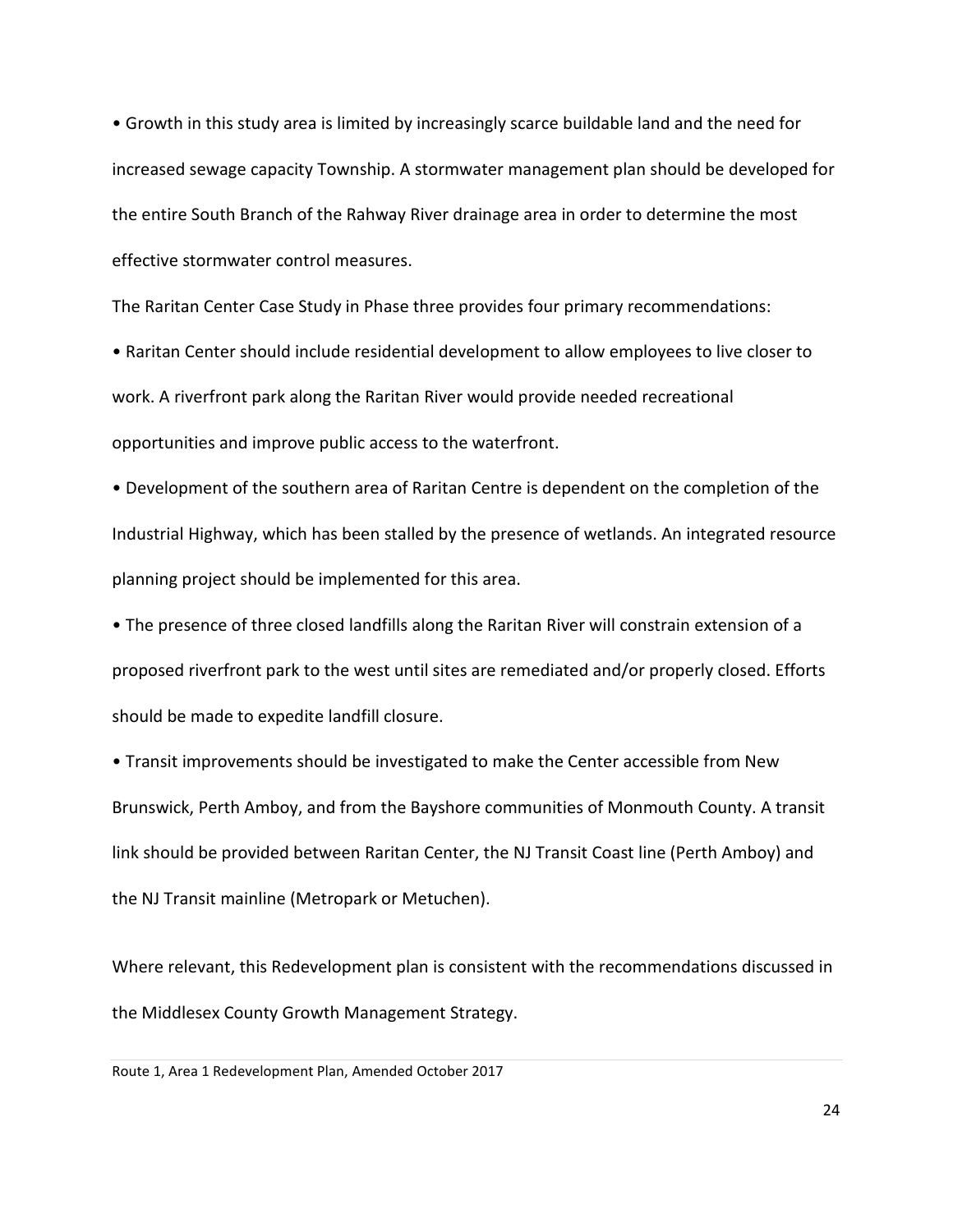#### **New Jersey State Development & Redevelopment Plan:**

The Route 1, Area 1 Redevelopment Plan is consistent, and would effectuate, the plans and policies of the New Jersey State Development and Redevelopment Plan (SDRP), adopted in 2001. The SDRP is a unique document that guides State-level development and redevelopment policy as well as local and regional planning efforts.

This Plan is consistent with the following statewide goals in the SDRP.

- Revitalize the State's cities and towns.
- Promote beneficial economic growth, development and renewal for all residents of New Jersey.
- Protect the environment, prevent and clean up pollution.
- Provide adequate public facilities and services at a reasonable cost.
- Preserve and enhance areas with historic, cultural, scenic, open space, and recreational value.
- Ensure sound and integrated planning and implementation statewide.

The SDRP also includes a State Plan Policy Map, which divides the state into regions, known as Planning Areas, and includes specific goals for each area. The Policy Map also identifies "Centers," locations into which development is to be directed, and "Environs," areas to be protected from future growth. The Township of Woodbridge falls in the 'Metropolitan Planning Area' (PA1). The State Plan recognizes that all communities in this planning area are essentially fully developed; hence much of the change in land uses will occur as redevelopment.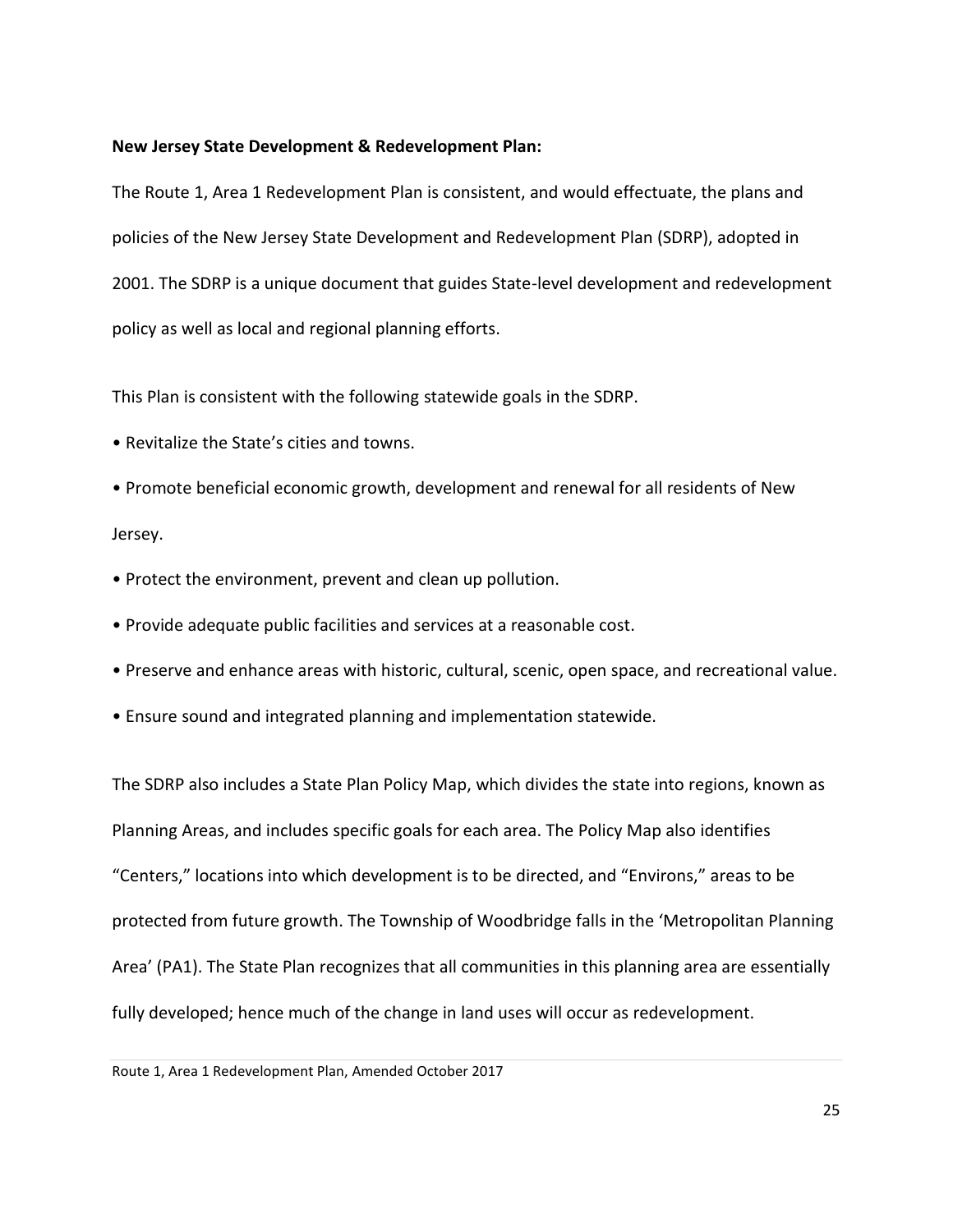The State Plan's planning objectives for the 'Metropolitan Planning Area' include:

- Providing for much of the state's future redevelopment;
- Revitalizing cities and towns;
- Redesigning areas of sprawl; and
- Protecting the character of existing stable communities.

The New Jersey Department of State has been preparing a new State Strategic Plan since 2012.

The proposed plan has not been adopted by the State Planning Commission.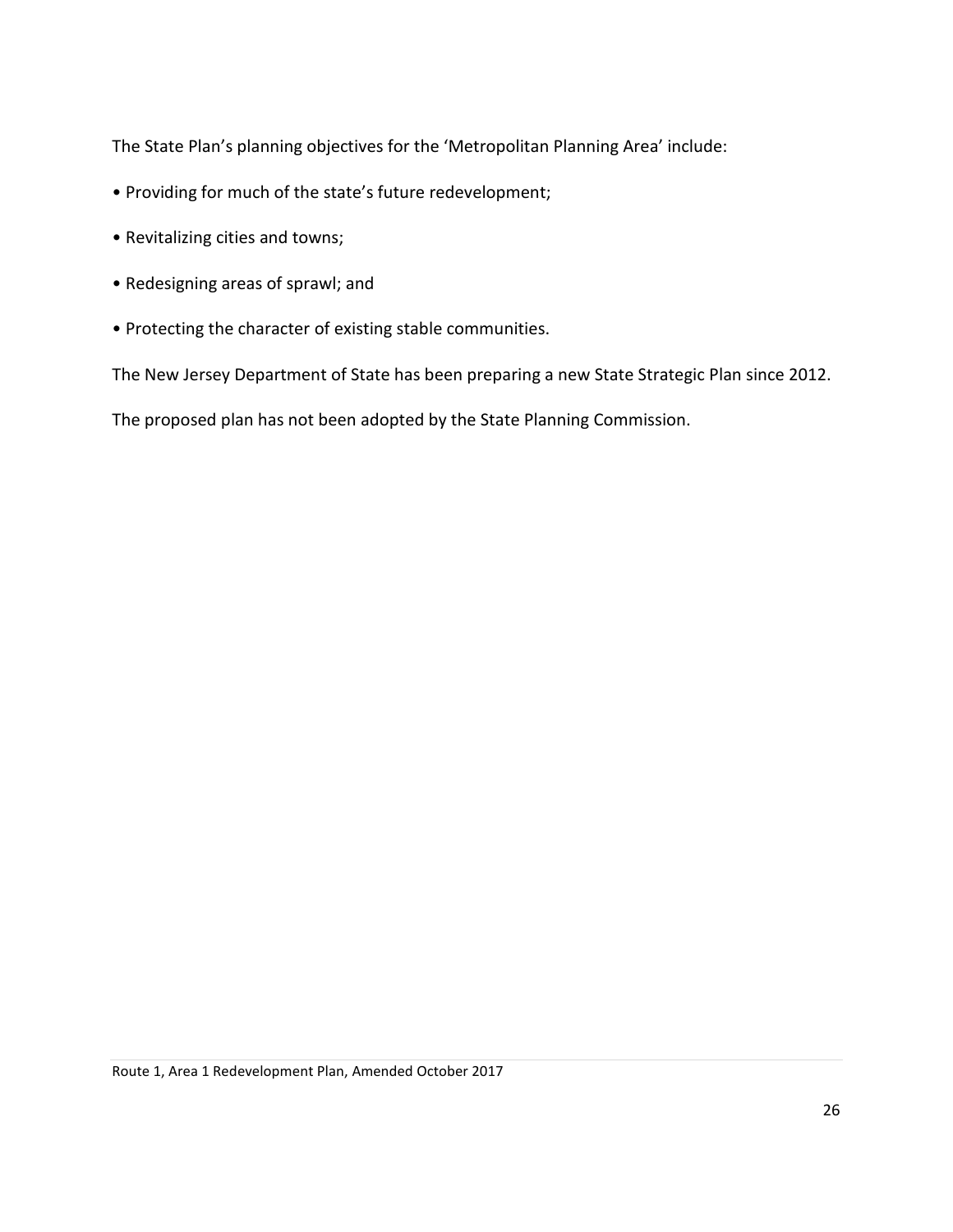# IMPLEMENTATION OF THE REDEVELOPMENT PLAN

## <span id="page-29-0"></span>**Redevelopment Entity**

The Woodbridge Township Redevelopment Agency will serve as the Redevelopment Entity.

#### <span id="page-29-1"></span>**Phasing**

Projects may be developed in phases. The phasing may include phased start and completion dates among the various land use components, as well as internal phasing schedules within sections, subject to specific provisions in the redevelopment agreement.

## <span id="page-29-2"></span>**Selection of a Designated Developer(s)**

Potential redevelopers will be required to submit to the Redevelopment Entity for review and approval prior to the designation of a redeveloper(s) at a minimum:

- Financial responsibility and capability
- Estimated development cost
- Estimated time schedule
- Conceptual site plans including elevations
- Fiscal impact analysis

### <span id="page-29-3"></span>**Appointment of a Designated Redeveloper**

The Redevelopment Entity may select one or more redevelopers to participate in the implementation of the Redevelopment Plan.

As part of the process to be designated a redeveloper, the Redevelopment Entity will negotiate a formal Redevelopment Agreement.

Designation of a Redeveloper(s) by the Redevelopment Entity shall be subject to the execution of an appropriate Redevelopment Agreement.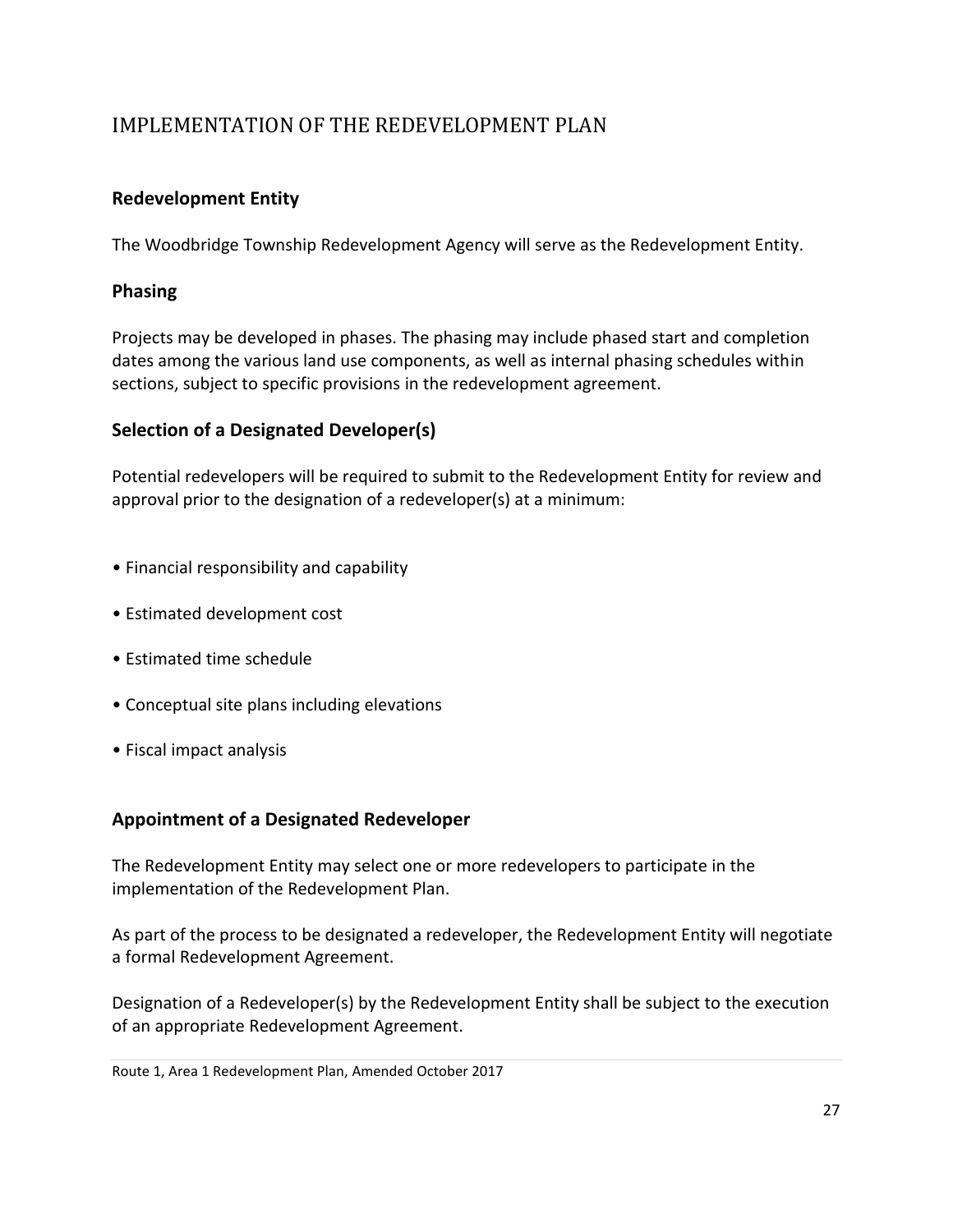# <span id="page-30-0"></span>**Conditions in Redevelopment Agreement(s)**

Each Redevelopment Agreement will be contingent upon the following conditions, restrictions, and/or requirements.

1. Each Redevelopment Agreement will incorporate the pertinent aspects of the selected redeveloper's proposal and will address financial considerations, planning, phasing, development and such other issues as deemed appropriate and/or as required according to state law in order to implement the Redevelopment Plan.

2. A Designated Redeveloper will be obligated to complete on-site improvements as approved, together with any specified off-site improvements, as may be required in accordance with the Redevelopment Plan and the Redevelopment Agreement.

3. Any necessary deed of conveyance shall include a restriction that the Designated Redeveloper and his successors or assigns shall devote land to the user(s) specified in the Designated Redeveloper's final plan and shall not devote such land to any other uses.

4. No Designated Redeveloper will be permitted to dispose of property until all required improvements are completed, unless the prior written consent of the Redevelopment Entity has been obtained.

5. The consent of the Township of Woodbridge and the Redevelopment Entity shall be required prior to the disposition of all or any of the Designated Redeveloper's interest in the Redevelopment Area.

6. No covenant, agreement, lease, conveyance, or other instrument shall be effective or executed by the Township of Woodbridge and the Redevelopment Entity or by purchasers or lessees from them, or by any successors in interest of such purchasers or lessees, by which land in the Redevelopment Area is restricted as to sale, lease, or occupancy upon the basis of race, color, creed, religion, ancestry, national origin, sex, or marital status.

7. The Redeveloper(s) shall pay to the Redevelopment Entity an application fee for consideration of redeveloper as a designated redeveloper and will fund an escrow for the Agency's costs in implementing redevelopment.

8. The Township of Woodbridge or its designated redevelopment entity reserves the right to terminate any Redevelopment Agreement with a Designated Redeveloper subject to the terms and conditions of the Redevelopment Agreement.